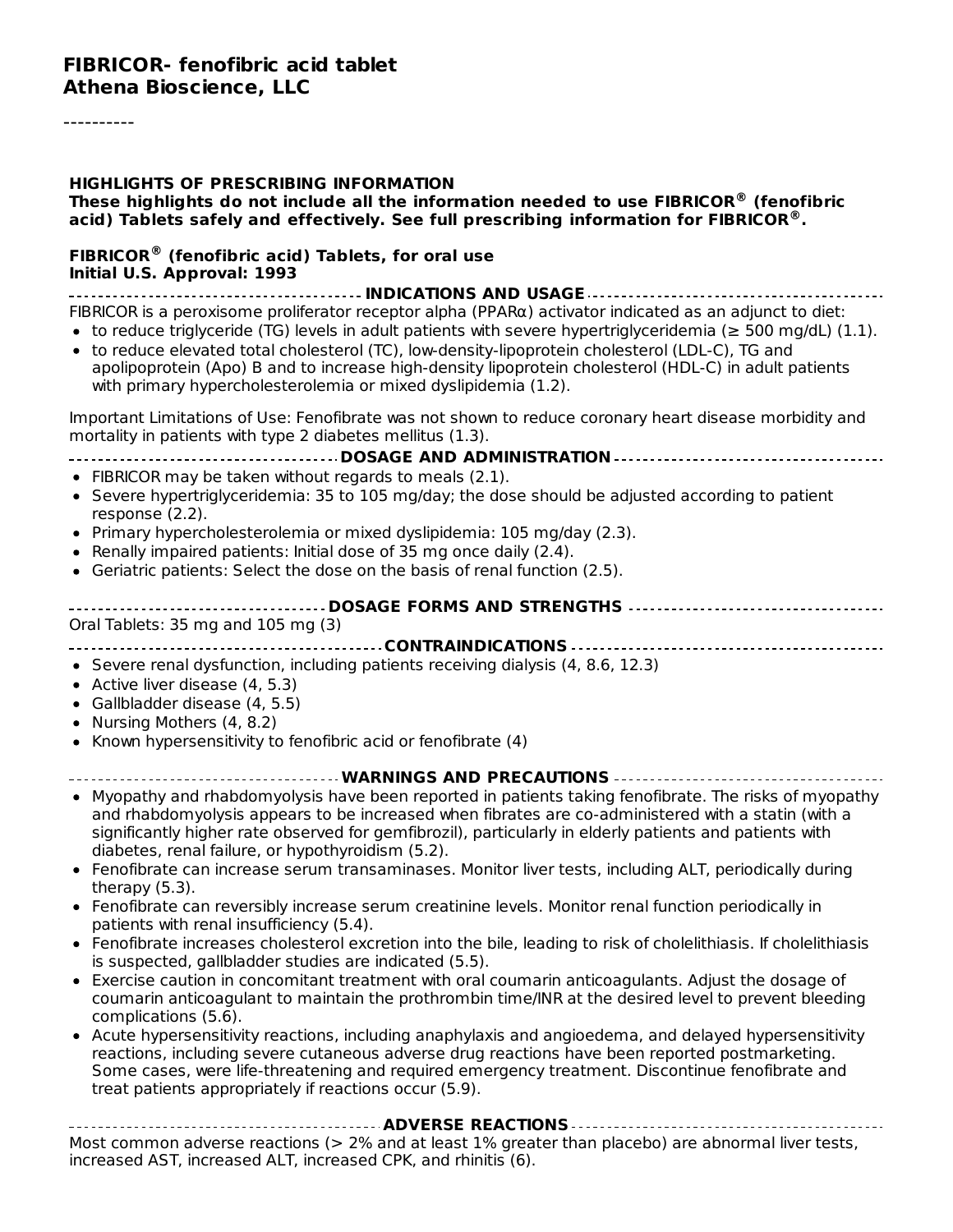#### **To report SUSPECTED ADVERSE REACTIONS, contact Athena Bioscience at 1-833-874-2664 or FDA at 1-800-FDA-1088 or www.fda.gov/medwatch.**

**DRUG INTERACTIONS**

- Coumarin Anticoagulants (7.1)
- Bile-Acid Binding Resins (7.2)
- Immunosuppressants (7.3)
- Colchicine (7.4)

#### **USE IN SPECIFIC POPULATIONS**

- Geriatric Use: Determine dose selection based on renal function (8.5).
- Renal Impairment: Avoid in patients with severe renal impairment; dose reduction required in patients with mild-to-moderate renal impairment (8.6).

#### **See 17 for PATIENT COUNSELING INFORMATION.**

**Revised: 12/2020**

#### **FULL PRESCRIBING INFORMATION: CONTENTS\* 1 INDICATIONS AND USAGE**

- 1.1 Severe Hypertriglyceridemia
- 1.2 Primary Hypercholesterolemia or Mixed Dyslipidemia
- 1.3 Important Limitations of Use

#### **2 DOSAGE AND ADMINISTRATION**

- 2.1 General Considerations
- 2.2 Severe Hypertriglyceridemia
- 2.3 Primary Hypercholesterolemia or Mixed Dyslipidemia
- 2.4 Impaired Renal Function
- 2.5 Geriatric Patients

#### **3 DOSAGE FORMS AND STRENGTHS**

#### **4 CONTRAINDICATIONS**

#### **5 WARNINGS AND PRECAUTIONS**

- 5.1 Mortality and Coronary Heart Disease Morbidity
- 5.2 Skeletal Muscle
- 5.3 Liver Function
- 5.4 Serum Creatinine
- 5.5 Cholelithiasis
- 5.6 Coumarin Anticoagulants
- 5.7 Pancreatitis
- 5.8 Hematological Changes
- 5.9 Hypersensitivity Reactions
- 5.10 Venothromboembolic Disease
- 5.11 Paradoxical Decreases in HDL Cholesterol Levels

#### **6 ADVERSE REACTIONS**

- 6.1 Clinical Trials Experience
- 6.2 Postmarketing Experience

#### **7 DRUG INTERACTIONS**

- 7.1 Coumarin Anticoagulants
- 7.2 Bile-Acid Binding Resins
- 7.3 Immunosuppressants
- 7.4 Colchicine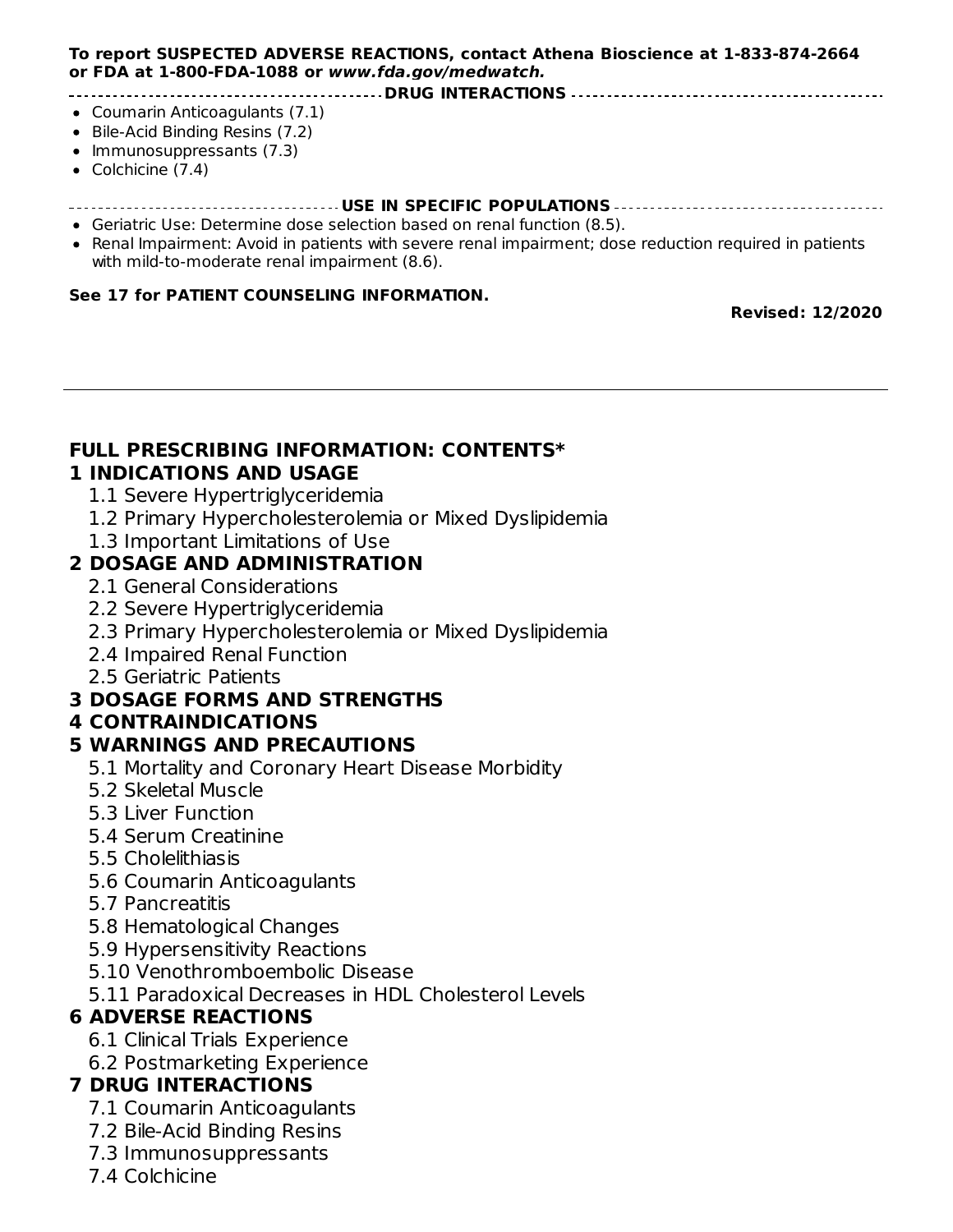#### **8 USE IN SPECIFIC POPULATIONS**

- 8.1 Pregnancy
- 8.2 Lactation
- 8.4 Pediatric Use
- 8.5 Geriatric Use
- 8.6 Renal Impairment
- 8.7 Hepatic Impairment

### **10 OVERDOSAGE**

#### **11 DESCRIPTION**

### **12 CLINICAL PHARMACOLOGY**

- 12.1 Mechanism of Action
- 12.2 Pharmacodynamics
- 12.3 Pharmacokinetics

### **13 NONCLINICAL TOXICOLOGY**

13.1 Carcinogenesis, Mutagenesis, Impairment of Fertility

#### **14 CLINICAL STUDIES**

14.1 Severe Hypertriglyceridemia

14.2 Primary Hypercholesterolemia (Heterozygous Familial and Nonfamilial) and Mixed Dyslipidemia

## **16 HOW SUPPLIED/STORAGE AND HANDLING**

#### **17 PATIENT COUNSELING INFORMATION**

\* Sections or subsections omitted from the full prescribing information are not listed.

## **FULL PRESCRIBING INFORMATION**

## **1 INDICATIONS AND USAGE**

#### **1.1 Severe Hypertriglyceridemia**

FIBRICOR is indicated as adjunctive therapy to diet for treatment of severe hypertriglyceridemia (≥ 500 mg/dL). Improving glycemic control in diabetic patients showing fasting chylomicronemia will usually obviate the need for pharmacologic intervention.

Markedly elevated levels of serum triglycerides > 2000 mg/dL may increase the risk of developing pancreatitis. The effect of fenofibrate therapy on reducing this risk has not been adequately studied.

#### **1.2 Primary Hypercholesterolemia or Mixed Dyslipidemia**

FIBRICOR is indicated as adjunctive therapy to diet to reduce elevated low-density lipoprotein cholesterol (LDL-C), total cholesterol (Total-C), triglycerides (TG), and apolipoprotein B (Apo B), and to increase high-density lipoprotein cholesterol (HDL-C) in patients with primary hypercholesterolemia or mixed dyslipidemia.

## **1.3 Important Limitations of Use**

Fenofibrate at a dose equivalent to 105 mg of FIBRICOR was not shown to reduce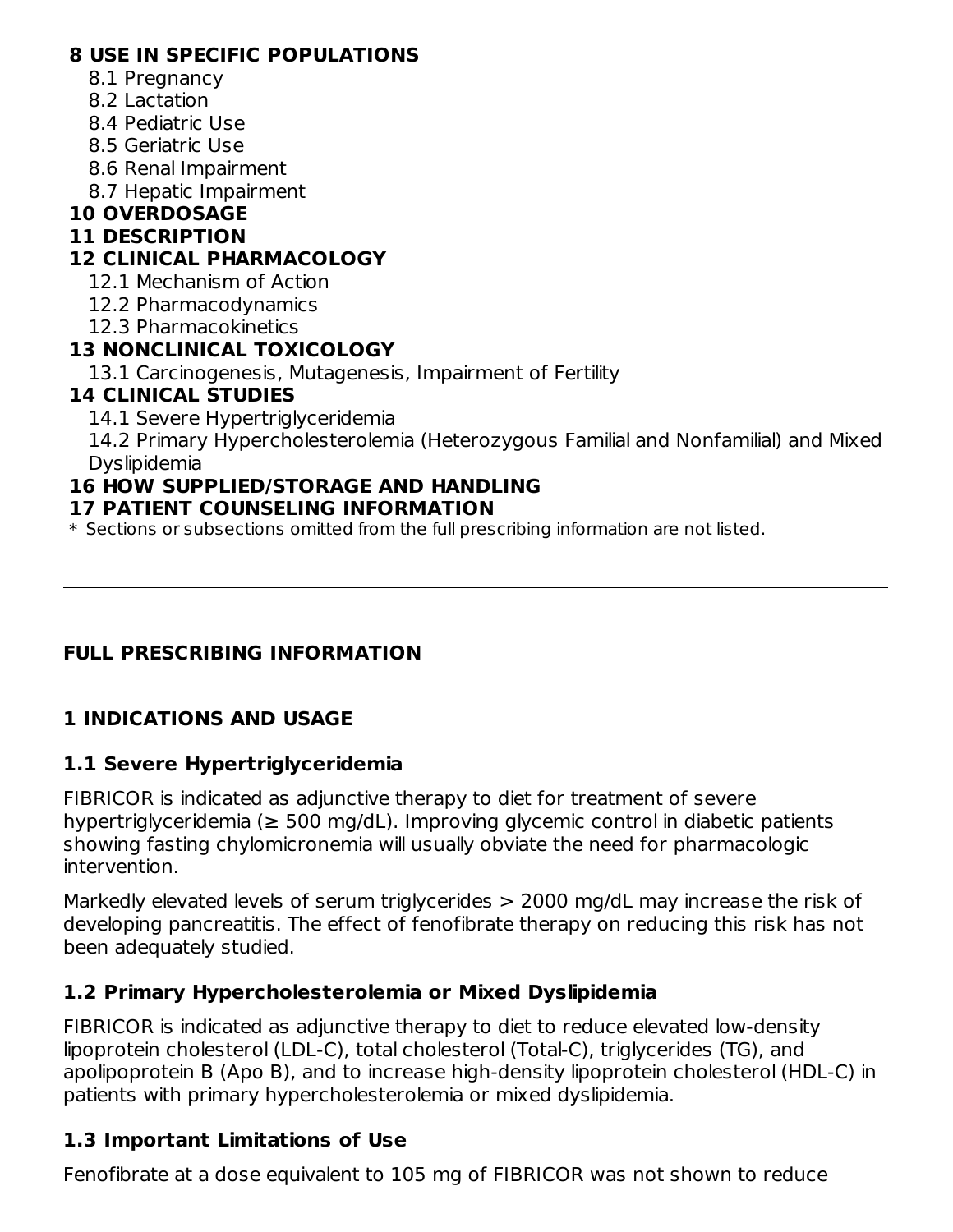coronary heart disease morbidity and mortality in patients with type 2 diabetes mellitus [see Warnings and Precautions (5.1)].

## **2 DOSAGE AND ADMINISTRATION**

#### **2.1 General Considerations**

FIBRICOR can be given without regard to meals. Patients should be advised to swallow FIBRICOR tablets whole. Do not crush, dissolve or chew tablets.

Patients should be placed on an appropriate lipid-lowering diet before receiving FIBRICOR and should continue this diet during treatment with fenofibric acid.

The initial treatment for dyslipidemia is dietary therapy specific for the type of lipoprotein abnormality. Excess body weight and excess alcoholic intake may be important factors in hypertriglyceridemia and should be addressed prior to any drug therapy. Physical exercise can be an important ancillary measure.

Diseases contributory to hyperlipidemia, such as hypothyroidism or diabetes mellitus should be looked for and adequately treated. Estrogen therapy, thiazide diuretics and beta-blockers, are sometimes associated with massive rises in plasma triglycerides, especially in subjects with familial hypertriglyceridemia. In such cases, discontinuation of the specific etiologic agent may obviate the need for specific drug therapy of hypertriglyceridemia.

Periodic determination of serum lipids should be obtained during initial therapy in order to establish the lowest effective dose of FIBRICOR. Therapy should be withdrawn in patients who do not have an adequate response after two months of treatment with the maximum recommended dose of 105 mg per day.

Consideration should be given to reducing the dosage of FIBRICOR if lipid levels fall significantly below the targeted range.

#### **2.2 Severe Hypertriglyceridemia**

The initial dose is 35 to 105 mg per day. Dosage should be individualized according to patient response, and should be adjusted if necessary following repeat lipid determinations at 4 to 8 week intervals. The maximum dose is 105 mg once daily.

#### **2.3 Primary Hypercholesterolemia or Mixed Dyslipidemia**

The dose of FIBRICOR is 105 mg per day.

#### **2.4 Impaired Renal Function**

In patients with mild-to-moderate renal impairment, treatment with FIBRICOR should be initiated at a dose of 35 mg once daily, and increased only after evaluation of the effects on renal function and lipid levels at this dose. The use of FIBRICOR should be avoided in patients with severe renal impairment [see Use in Specific Populations (8.6) and Clinical Pharmacology (12.3)].

#### **2.5 Geriatric Patients**

Dose selection for the elderly should be made on the basis of renal function [see Use in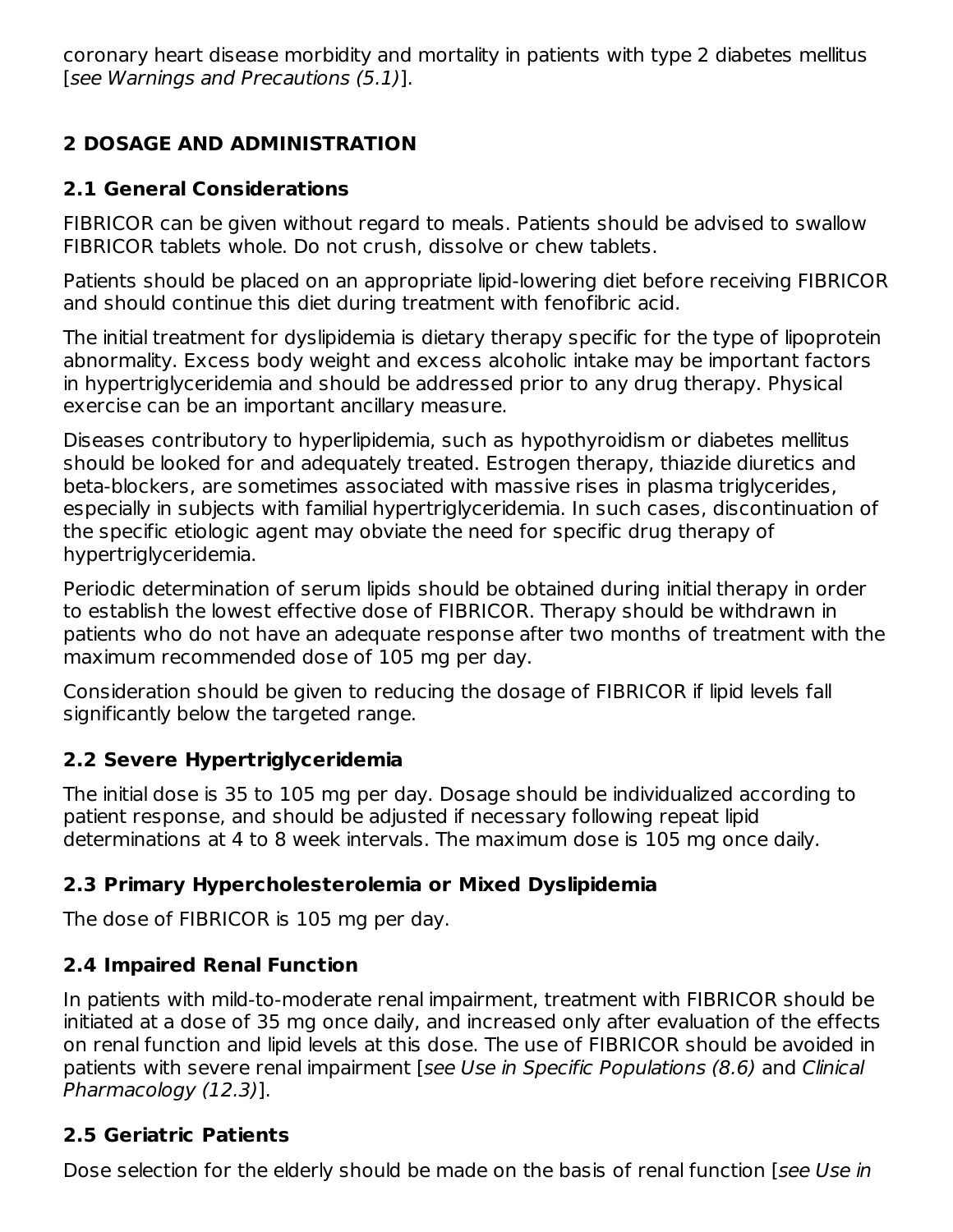## **3 DOSAGE FORMS AND STRENGTHS**

- 35-mg: White, round tablets. Debossed "AR 787".
- 105-mg: White, modified oval tablets. Debossed "AR 788".

# **4 CONTRAINDICATIONS**

FIBRICOR is contraindicated in:

- patients with severe renal impairment, including those receiving dialysis [see Clinical Pharmacology (12.3)].
- patients with active liver disease, including those with primary biliary cirrhosis and unexplained persistent liver function abnormalities [see Warnings and Precautions (5.3)].
- patients with preexisting gallbladder disease [see Warnings and Precautions (5.5)].
- patients with known hypersensitivity to fenofibric acid or fenofibrate [see Warnings] and Precautions (5.9)].
- nursing mothers [see Use in Specific Populations (8.2)].

# **5 WARNINGS AND PRECAUTIONS**

## **5.1 Mortality and Coronary Heart Disease Morbidity**

The effect of FIBRICOR on coronary heart disease morbidity and mortality and noncardiovascular mortality has not been established.

The Action to Control Cardiovascular Risk in Diabetes Lipid (ACCORD Lipid) trial was a randomized placebo-controlled study of 5518 patients with type 2 diabetes mellitus on background statin therapy treated with fenofibrate. The mean duration of follow-up was 4.7 years. Fenofibrate plus statin combination therapy showed a non-significant 8% relative risk reduction in the primary outcome of major adverse cardiovascular events (MACE), a composite of non-fatal myocardial infarction, non-fatal stroke, and cardiovascular disease death (hazard ratio [HR] 0.92, 95% CI 0.79–1.08) (p=0.32) as compared to statin monotherapy. In a gender subgroup analysis, the hazard ratio for MACE in men receiving combination therapy versus statin monotherapy was 0.82 (95% CI 0.69–0.99), and the hazard ratio for MACE in women receiving combination therapy versus statin monotherapy was  $1.38$  (95% CI 0.98-1.94) (interaction  $p=0.01$ ). The clinical significance of this subgroup finding is unclear.

The Fenofibrate Intervention and Event Lowering in Diabetes (FIELD) study was a 5 year randomized, placebo-controlled study of 9795 patients with type 2 diabetes mellitus treated with fenofibrate. Fenofibrate demonstrated a non-significant 11% relative reduction in the primary outcome of coronary heart disease events (hazard ratio [HR] 0.89, 95% CI 0.75-1.05,  $p=0.16$ ) and a significant 11% reduction in the secondary outcome of total cardiovascular disease events (HR 0.89 [0.80–0.99], p=0.04). There was a non-significant 11% (HR 1.11 [0.95, 1.29], p=0.18) and 19% (HR 1.19 [0.90, 1.57], p=0.22) increase in total and coronary heart disease mortality, respectively, with fenofibrate as compared to placebo.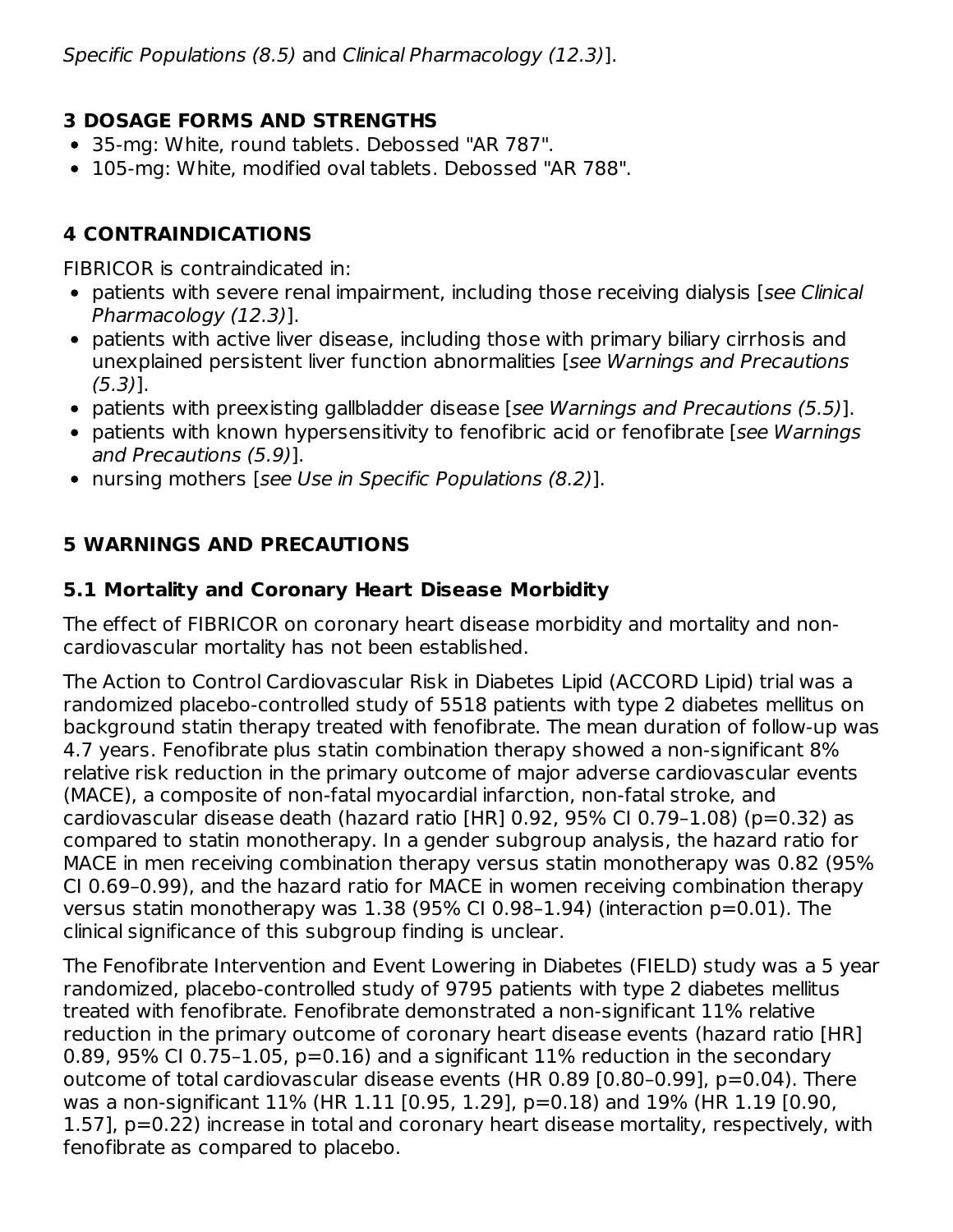Because of chemical, pharmacological, and clinical similarities between fenofibrate, clofibrate, and gemfibrozil, the adverse findings in 4 large randomized, placebocontrolled clinical studies with these other fibrate drugs may also apply to fenofibric acid.

In the Coronary Drug Project, a large study of post myocardial infarction of patients treated for 5 years with clofibrate, there was no difference in mortality seen between the clofibrate group and the placebo group. There was however, a difference in the rate of cholelithiasis and cholecystitis requiring surgery between the two groups (3.0% vs. 1.8%).

In a study conducted by the World Health Organization (WHO), 5000 subjects without known coronary artery disease were treated with placebo or clofibrate for 5 years and followed for an additional one year. There was a statistically significant, higher age – adjusted all-cause mortality in the clofibrate group compared with the placebo group  $(5.70\% \text{ vs. } 3.96\%, \text{ p} < 0.01)$ . Excess mortality was due to a 33% increase in noncardiovascular causes, including malignancy, post-cholecystectomy complications, and pancreatitis. This appeared to confirm the higher risk of gallbladder disease seen in clofibrate-treated patients studied in the Coronary Drug Project.

The Helsinki Heart Study was a large (n=4081) study of middle-aged men without a history of coronary artery disease. Subjects received either placebo or gemfibrozil for 5 years, with a 3.5 year open extension afterward. Total mortality was numerically higher in the gemfibrozil randomization group but did not achieve statistical significance  $(p=0.19, 95\%$  confidence interval for relative risk = 0.91-1.64). Although cancer deaths trended higher in the gemfibrozil group (p=0.11), cancers (excluding basal cell carcinoma) were diagnosed with equal frequency in both study groups. Due to the limited size of the study, the relative risk of death from any cause was not shown to be different than that seen in the 9 year follow-up data from World Health Organization study (relative risk=1.29).

A secondary prevention component of the Helsinki Heart Study enrolled middle-aged men excluded from the primary prevention study because of known or suspected coronary heart disease. Subjects received gemfibrozil or placebo for 5 years. Although cardiac deaths trended higher in the gemfibrozil group, this was not statistically significant (HR 2.2, 95% confidence interval: 0.94–5.05).

## **5.2 Skeletal Muscle**

Fibrates increase the risk for myopathy and have been associated with rhabdomyolysis. The risk for serious muscle toxicity appears to be increased in elderly patients and in patients with diabetes, renal failure, or hypothyroidism.

Data from observational studies suggest that the risk for rhabdomyolysis is increased when fibrates, in particular gemfibrozil, are co-administered with an HMG-CoA reductase inhibitor (statin). The combination should be avoided unless the benefit of further alterations in lipid levels is likely to outweigh the increased risk of this drug combination [see Clinical Pharmacology (12.3)].

Myopathy should be considered in any patient with diffuse myalgias, muscle tenderness or weakness, and/or marked elevations of creatine phosphokinase levels.

Patients should be advised to report promptly unexplained muscle pain, tenderness or weakness, particularly if accompanied by malaise or fever. CPK levels should be assessed in patients reporting these symptoms, and FIBRICOR therapy should be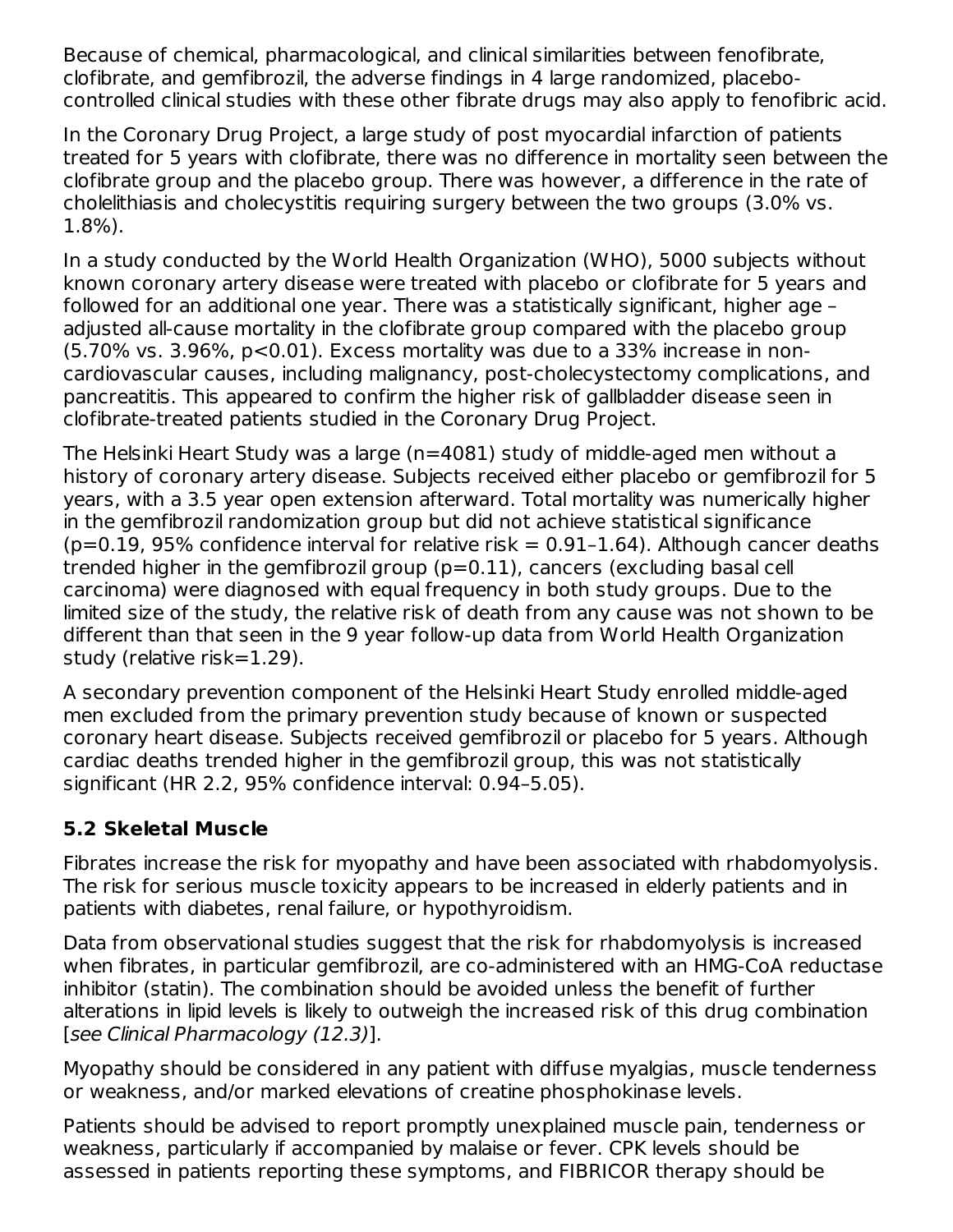discontinued if markedly elevated CPK levels occur or myopathy/myositis is suspected or diagnosed.

Cases of myopathy, including rhabdomyolysis, have been reported with fenofibrates coadministered with colchicine, and caution should be exercised when prescribing fenofibrate with colchicine [see Drug Interactions (7.4)].

### **5.3 Liver Function**

Fenofibrate (administered over a range of doses with the higher dose equivalent to 105 mg fenofibric acid) has been associated with increases in serum transaminases [AST (SGOT) or ALT (SGPT)].

In a pooled analysis of 10 placebo-controlled trials, increases to  $>$  3 times the upper limit of normal of ALT occurred in 5.3% of patients taking fenofibrate versus 1.1% of patients treated with placebo.

When transaminase determinations were followed either after discontinuation of treatment or during continued treatment, a return to normal limits was usually observed. The incidence of increases in transaminases observed with fenofibrate therapy appear to be dose related. In an 8-week dose-ranging study, the incidence of ALT or AST elevations to at least three times the upper limit of normal was 13% in patients receiving dosages equivalent to 35 mg to 105 mg FIBRICOR per day and was 0% in those receiving dosages equivalent to 35 mg or less FIBRICOR per day, or placebo.

Hepatocellular, chronic active and cholestatic hepatitis associated with fenofibrate therapy have been reported after exposures of weeks to several years. In extremely rare cases, cirrhosis has been reported in association with chronic active hepatitis.

Baseline and regular, periodic monitoring of liver function, including ALT (SGPT) should be performed for the duration of therapy with FIBRICOR, and therapy discontinued if enzyme levels persist above three times the normal limit.

## **5.4 Serum Creatinine**

Elevations in serum creatinine have been reported in patients on fenofibrate. These elevations tend to return to baseline following discontinuation of fenofibrate. The clinical significance of these observations is unknown. Renal monitoring should be considered for patients with renal impairment and for patients at risk for renal insufficiency, such as the elderly and patients with diabetes.

## **5.5 Cholelithiasis**

FIBRICOR, like fenofibrate, clofibrate and gemfibrozil, may increase cholesterol excretion into the bile, leading to cholelithiasis. If cholelithiasis is suspected, gallbladder studies are indicated. FIBRICOR therapy should be discontinued if gallstones are found.

## **5.6 Coumarin Anticoagulants**

Caution should be exercised when coumarin anticoagulants are given in conjunction with FIBRICOR. FIBRICOR may potentiate the anticoagulant effects of these agents resulting in prolongation of the prothrombin time/International Normalized Ratio (PT/INR). To prevent bleeding complications, frequent monitoring of PT/INR and dose adjustment of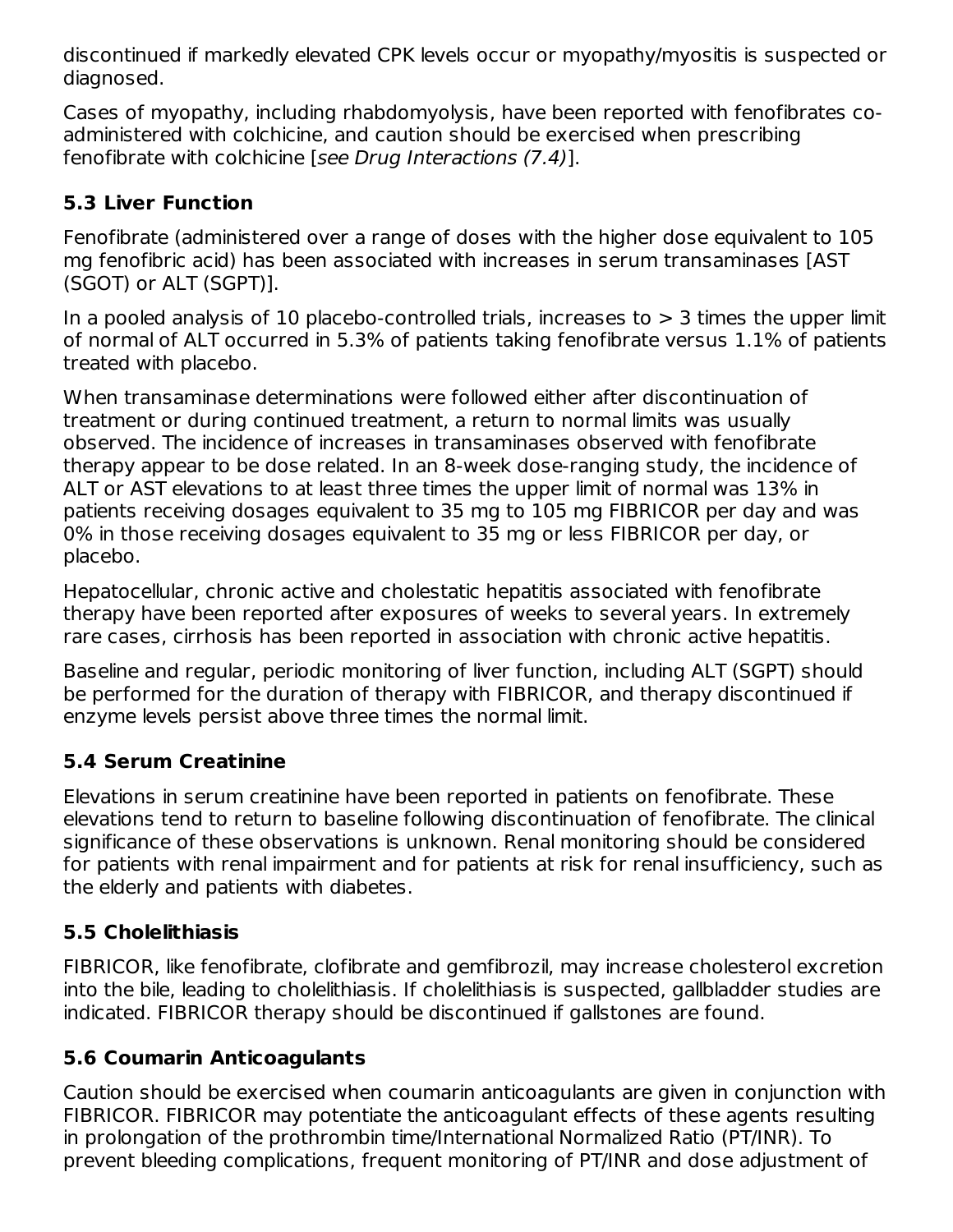the anticoagulant are recommended until the PT/INR has stabilized [see Drug Interactions (7.1)].

## **5.7 Pancreatitis**

Pancreatitis has been reported in patients taking fenofibrate. This occurrence may represent a failure of efficacy in patients with severe hypertriglyceridemia, a direct drug effect, or a secondary phenomenon mediated through biliary tract stone or sludge formation with obstruction of the common bile duct.

## **5.8 Hematological Changes**

Mild-to-moderate hemoglobin, hematocrit, and white blood cell decreases have been observed in patients following initiation of fenofibrate therapy. However, these levels stabilize during long-term administration. Thrombocytopenia and agranulocytosis have been reported in individuals treated with fenofibrate. Periodic monitoring of red and white blood cell counts is recommended during the first 12 months of FIBRICOR administration.

## **5.9 Hypersensitivity Reactions**

## Acute Hypersensitivity

Anaphylaxis and angioedema have been reported postmarketing with fenofibrate. In some cases, reactions were life-threatening and required emergency treatment. If a patient develops signs or symptoms of an acute hypersensitivity reaction, advise them to seek immediate medical attention and discontinue fenofibrate.

## Delayed Hypersensitivity

Severe cutaneous adverse drug reactions (SCAR), including Stevens-Johnson Syndrome, Toxic Epidermal Necrolysis, and Drug Reaction with Eosinophilia and Systemic Symptoms (DRESS), have been reported postmarketing, occurring days to weeks after initiation of fenofibrate. The cases of DRESS were associated with cutaneous reactions (such as rash or exfoliative dermatitis) and a combination of eosinophilia, fever, systemic organ involvement (renal, hepatic, or respiratory). Discontinue fenofibrate and treat patients appropriately if SCAR is suspected.

# **5.10 Venothromboembolic Disease**

In the FIELD trial, pulmonary embolus (PE) and deep vein thrombosis (DVT) were observed at higher rates in the fenofibrate- than the placebo-treated group. Of 9,795 patients enrolled in FIELD, there were 4,900 in the placebo group and 4,895 in the fenofibrate group. For DVT, there were 48 events (1%) in the placebo group and 67  $(1%)$  in the fenofibrate group ( $p=0.074$ ); and for PE, there were 32 (0.7%) events in the placebo group and 53 (1%) in the fenofibrate group ( $p=0.022$ ).

In the Coronary Drug Project, a higher proportion of the clofibrate group experienced definite or suspected fatal or nonfatal pulmonary embolism or thrombophlebitis than the placebo group  $(5.2\% \text{ vs. } 3.3\% \text{ at five years}; \text{ p} < 0.01).$ 

# **5.11 Paradoxical Decreases in HDL Cholesterol Levels**

There have been postmarketing and clinical trial reports of severe decreases in HDL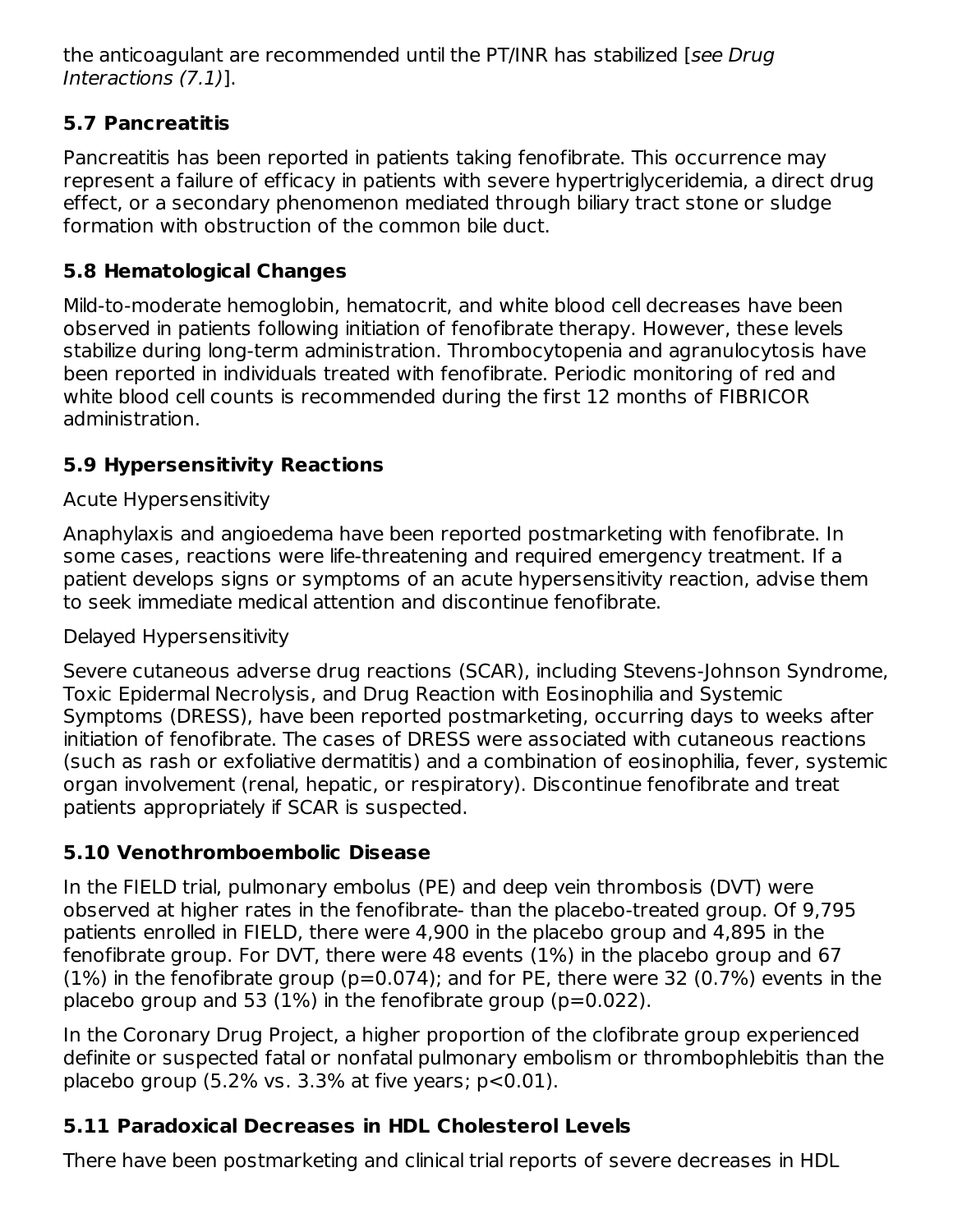cholesterol levels (as low as 2 mg/dL) occurring in diabetic and non-diabetic patients initiated on fibrate therapy. The decrease in HDL-C is mirrored by a decrease in apolipoprotein A1. This decrease has been reported to occur within 2 weeks to years after initiation of fibrate therapy. The HDL-C levels remain depressed until fibrate therapy has been withdrawn; the response to withdrawal of fibrate therapy is rapid and sustained. The clinical significance of this decrease in HDL-C is unknown. It is recommended that HDL-C levels be checked within the first few months after initiation of fibrate therapy. If a severely depressed HDL-C level is detected, fibrate therapy should be withdrawn, and the HDL-C level monitored until it has returned to baseline, and fibrate therapy should not be re-initiated.

## **6 ADVERSE REACTIONS**

#### **6.1 Clinical Trials Experience**

Because clinical trials are conducted under widely varying conditions, adverse reaction rates observed in the clinical trials of a drug cannot be directly compared to rates in the clinical trials of another drug and may not reflect the rates observed in clinical practice.

Adverse reactions reported by 2% or more of patients treated with fenofibrate (and greater than placebo) during the double-blind, placebo-controlled trials are listed in Table 1. Adverse reactions led to discontinuation of treatment in 5% of patients treated with fenofibrate and in 3% treated with placebo. Increases in liver function tests were the most frequent events, causing discontinuation of fenofibrate treatment in 1.6% of patients in double-blind trials.

| Fenofibrate <sup>*</sup><br>$(N=439)$ | <b>Placebo</b><br>$(N=365)$ |  |  |
|---------------------------------------|-----------------------------|--|--|
|                                       |                             |  |  |
| 4.6%                                  | 4.4%                        |  |  |
| 3.4%                                  | 2.5%                        |  |  |
| 3.2%                                  | 2.7%                        |  |  |
|                                       |                             |  |  |
| $7.5%$ <sup>†</sup>                   | 1.4%                        |  |  |
| 2.3%                                  | 1.9%                        |  |  |
| 2.1%                                  | 1.4%                        |  |  |
|                                       |                             |  |  |
| 3.0%                                  | 1.6%                        |  |  |
| 3.0%                                  | 1.4%                        |  |  |
| $3.4\%$ <sup>†</sup>                  | 0.5%                        |  |  |
|                                       |                             |  |  |
|                                       |                             |  |  |

#### **Table 1. Adverse Reactions Reported by 2% or More of Patients Treated with Fenofibrate During the Double-Blind, Placebo-\* Controlled Trials**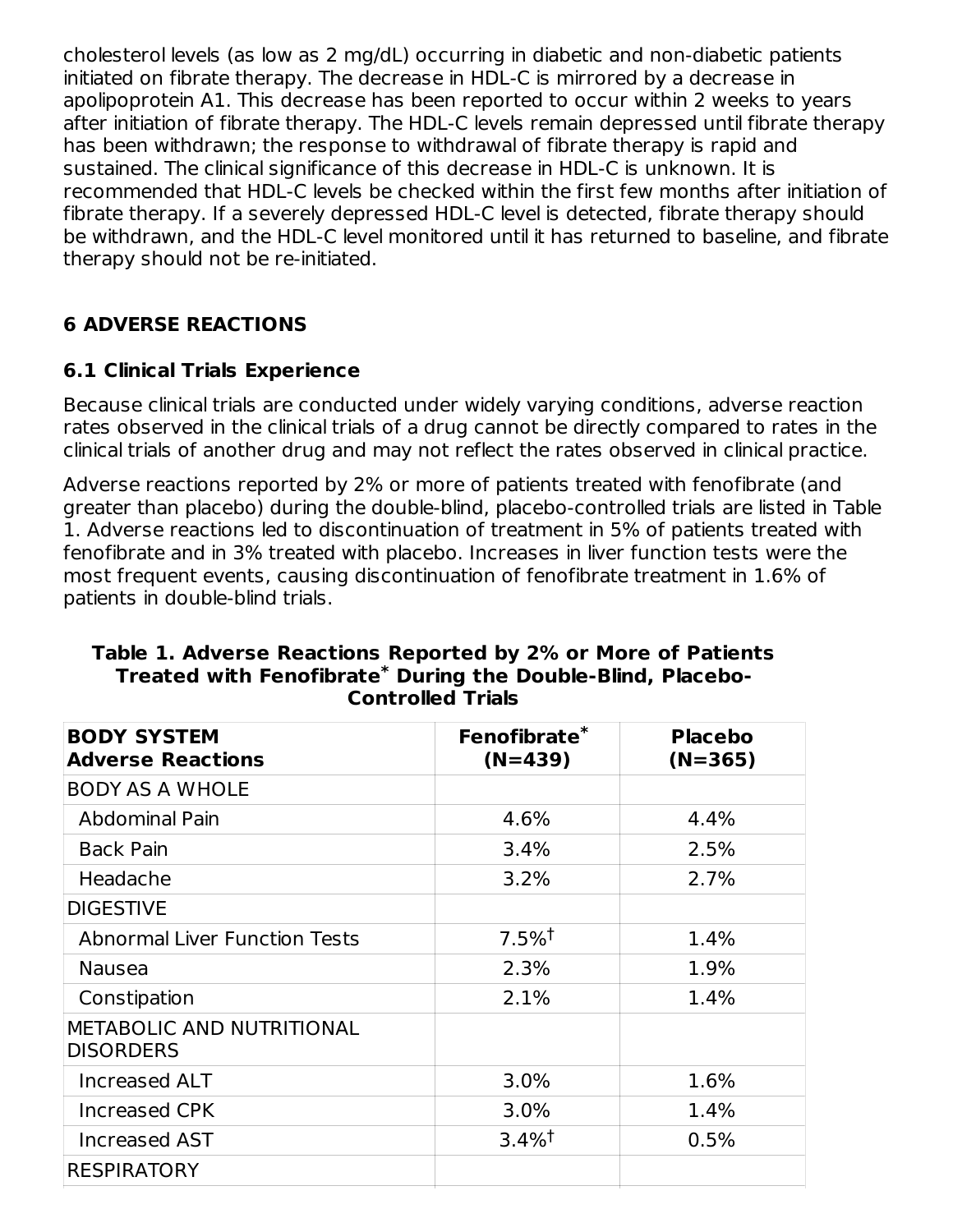| Respiratory Disorder | 6.2% | 5.5%    |
|----------------------|------|---------|
| <b>Rhinitis</b>      | 2.3% | $1.1\%$ |

 $\ast$  Fenofibric acid is the active moiety of fenofibrate; Fenofibrate dosage equivalent to  $105$ mg fenofibric acid.

† Significantly different from Placebo.

Urticaria was seen in 1.1 vs. 0%, and rash in 1.4 vs. 0.8% of fenofibrate and placebo patients respectively in controlled trials.

### **6.2 Postmarketing Experience**

The following adverse reactions have been identified during post approval use of fenofibrate. Because these reactions are reported voluntarily from a population of uncertain size, it is not always possible to reliably estimate their frequency or establish a causal relationship to drug exposure: myalgia, rhabdomyolysis, pancreatitis, muscle spasm, acute renal failure, hepatitis, cirrhosis, anemia, headache, arthralgia, decreases in hemoglobin, decreases in hematocrit, white blood cell decreases, asthenia, severely depressed HDL-cholesterol levels, and interstitial lung disease. Photosensitivity reactions have occurred days to months after initiation; in some of these cases, patients reported a prior photosensitivity reaction to ketoprofen.

## **7 DRUG INTERACTIONS**

## **7.1 Coumarin Anticoagulants**

Potentiation of coumarin-type anticoagulant effects has been observed with prolongation of the PT/INR. Caution should be exercised when coumarin anticoagulants are given in conjunction with FIBRICOR. The dosage of the anticoagulants should be reduced to maintain the prothrombin time/INR at the desired level to prevent bleeding complications. Frequent prothrombin time/INR determinations are advisable until it has been definitely determined that the prothrombin time/INR has stabilized [see Warnings and Precautions (5.6)].

# **7.2 Bile-Acid Binding Resins**

Since bile-acid binding resins may bind other drugs given concurrently, patients should take FIBRICOR at least 1 hour before or 4 to 6 hours after taking a bile-acid binding resin to avoid impeding its absorption.

## **7.3 Immunosuppressants**

Immunosuppressant agents such as cyclosporine and tacrolimus can produce nephrotoxicity with decreases in creatinine clearance and rises in serum creatinine, and because renal excretion is the primary elimination route of fibrate drugs, including FIBRICOR, there is a risk that an interaction will lead to deterioration of renal function. The benefits and risks of using FIBRICOR with immunosuppressants and other potentially nephrotoxic agents should be carefully considered, and the lowest effective dose employed and renal function monitored.

# **7.4 Colchicine**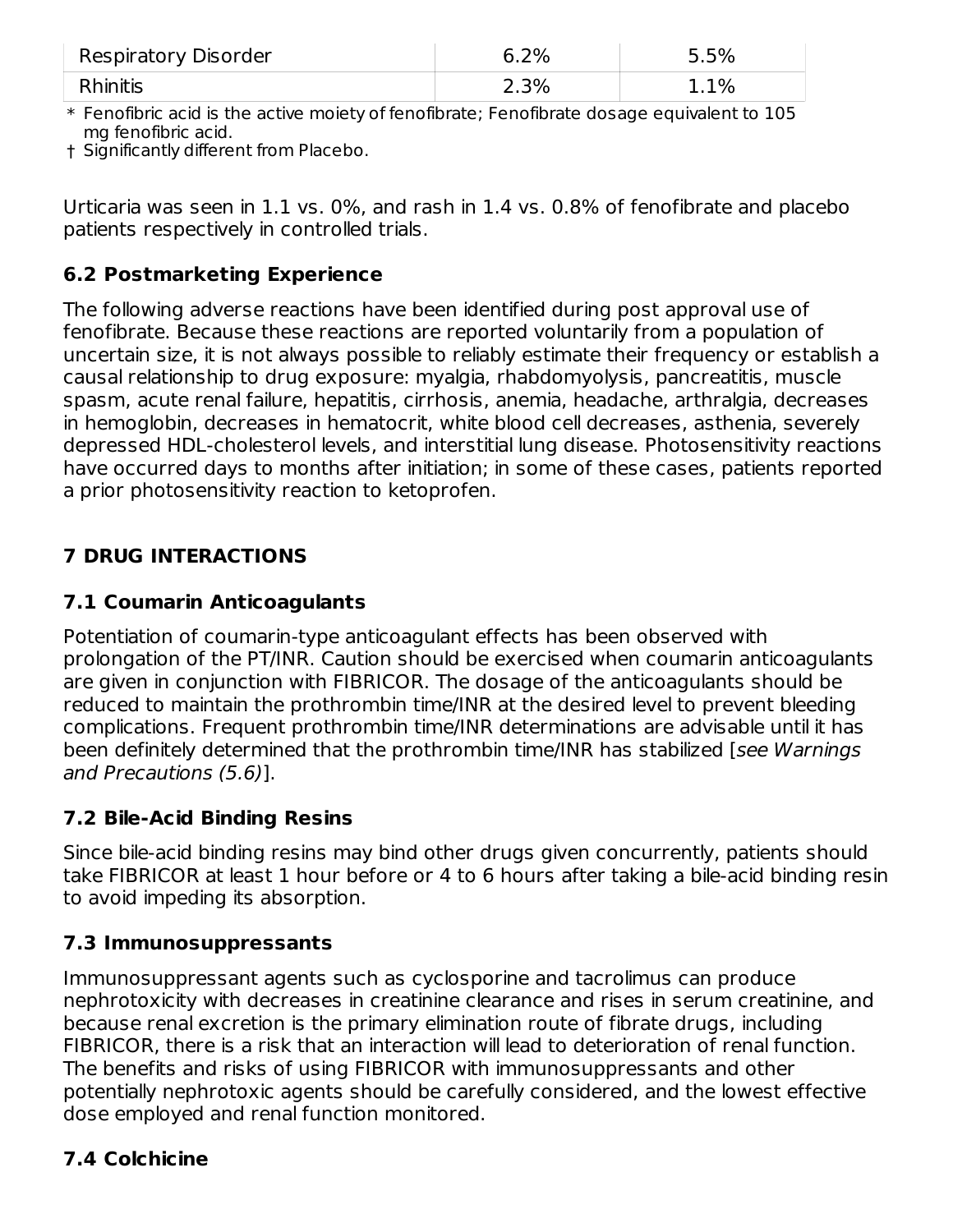Cases of myopathy, including rhabdomyolysis, have been reported with fenofibrates coadministered with colchicine, and caution should be exercised when prescribing fenofibrate with colchicine.

## **8 USE IN SPECIFIC POPULATIONS**

# **8.1 Pregnancy**

## Risk Summary

Limited available data with fenofibrate use in pregnant women are insufficient to determine a drug associated risk of major birth defects, miscarriage or adverse maternal or fetal outcomes. In animal reproduction studies, no evidence of embryo-fetal toxicity was observed with oral administration of fenofibrate in rats and rabbits during organogenesis at doses less than or equivalent to the maximum recommended clinical dose of 135 mg daily, based on body surface area (mg/m<sup>2</sup>). Adverse reproductive outcomes occurred at higher doses in the presence of maternal toxicity (see Data). FIBRICOR should be used during pregnancy only if the potential benefit justifies the potential risk to the fetus.

The estimated background risk of major birth defects and miscarriage for the indicated population is unknown. In the U.S. general population, the estimated background risk of major birth defects and miscarriage in clinically recognized pregnancies is 2-4% and 15- 20%, respectively.

# Data

## Animal Data

In pregnant rats given oral dietary doses of 14, 127, and 361 mg/kg/day from gestation day 6-15 during the period of organogenesis, no adverse developmental findings were observed at 14 mg/kg/day (less than the clinical exposure at the maximum recommended human dose [MRHD] of 300 mg fenofibrate daily, equivalent to 135 mg daily, based on body surface area comparisons). Increased fetal skeletal malformations were observed at maternally toxic doses (361 mg/kg/day, corresponding to 12 times the clinical exposure at the MRHD) that significantly suppressed maternal body weight gain.

In pregnant rabbits given oral gavage doses of 15, 150, and 300 mg/kg/day from gestation day 6-18 during the period of organogenesis and allowed to deliver, no adverse developmental findings were observed at 15 mg/kg/day (a dose that approximates the clinical exposure at the MRHD, based on body surface area comparisons). Aborted litters were observed at maternally toxic doses ( $\geq 150$ mg/kg/day, corresponding to  $\geq 10$  times the clinical exposure at the MRHD) that suppressed maternal body weight gain.

In pregnant rats given oral dietary doses of 15, 75, and 300 mg/kg/day from gestation day 15 through lactation day 21 (weaning), no adverse developmental effects were observed at 15 mg/kg/day (less than the clinical exposure at the MRHD, based on body surface area comparisons), despite maternal toxicity (decreased weight gain). Postimplantation loss was observed at  $\geq$  75 mg/kg/day ( $\geq$  2 times the clinical exposure at the MRHD) in the presence of maternal toxicity (decreased weight gain). Decreased pup survival was noted at 300 mg/kg/day (10 times the clinical exposure at the MRHD),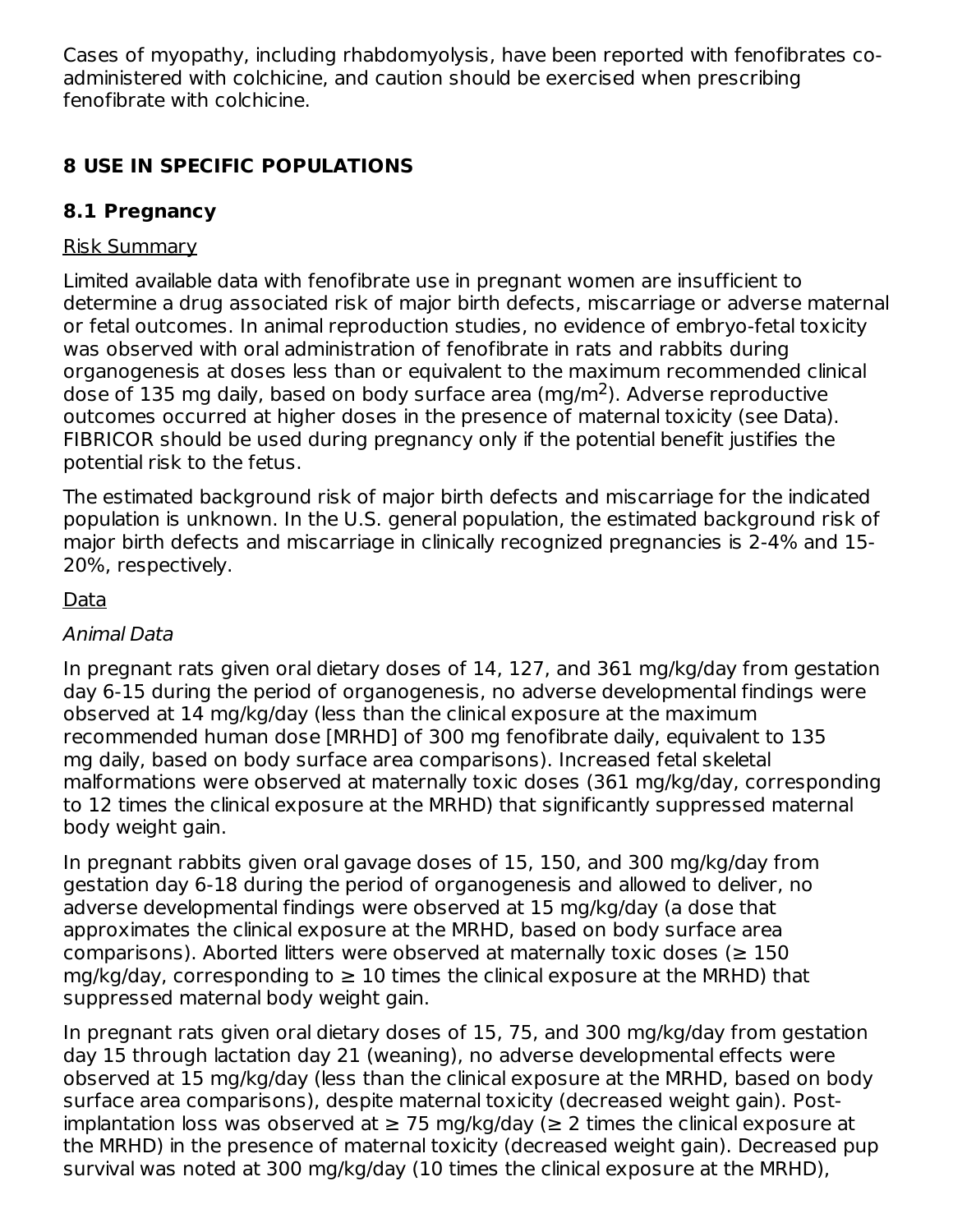which was associated with decreased maternal body weight gain/maternal neglect.

### **8.2 Lactation**

#### Risk Summary

There is no available information on the presence of fenofibrate in human milk, effects of the drug on the breastfed infant, or the effects on milk production. Fenofibrate is present in the milk of rats, and is therefore likely to be present in human milk. Because of the potential for serious adverse reactions in breastfed infants, such as disruption of infant lipid metabolism, women should not breastfeed during treatment with FIBRICOR and for 5 days after the final dose [see Contraindications (4)].

### **8.4 Pediatric Use**

Safety and effectiveness have not been established in pediatric patients.

## **8.5 Geriatric Use**

FIBRICOR is substantially excreted by the kidney, and the risk of adverse reactions to this drug may be greater in patients with impaired renal function. Fenofibric acid exposure is not influenced by age.

Since elderly patients have a higher incidence of renal impairment, dose selection for the elderly should be made on the basis of renal function [see Dosage and Administration (2.5) and Clinical Pharmacology (12.3)]. Elderly patients with normal renal function should require no dose modifications. Consider monitoring renal function in elderly patients taking FIBRICOR.

## **8.6 Renal Impairment**

The use of FIBRICOR should be avoided in patients who have severe renal impairment [see Contraindications (4)]. Dose reduction is required in patients with mild-to-moderate renal impairment [see Dosage and Administration (2.4) and Clinical Pharmacology (12.3)]. Monitoring renal function in patients with renal impairment is recommended.

## **8.7 Hepatic Impairment**

The use of FIBRICOR has not been evaluated in patients with hepatic impairment [see Contraindications (4)].

# **10 OVERDOSAGE**

There is no specific treatment for overdose with FIBRICOR. General supportive care of the patient is indicated, including monitoring of vital signs and observation of clinical status, should an overdose occur. If indicated, elimination of unabsorbed drug should be achieved by emesis or gastric lavage; usual precautions should be observed to maintain the airway. Because FIBRICOR is highly bound to plasma proteins, hemodialysis should not be considered.

# **11 DESCRIPTION**

FIBRICOR is a lipid regulating agent available as tablets for oral administration. Each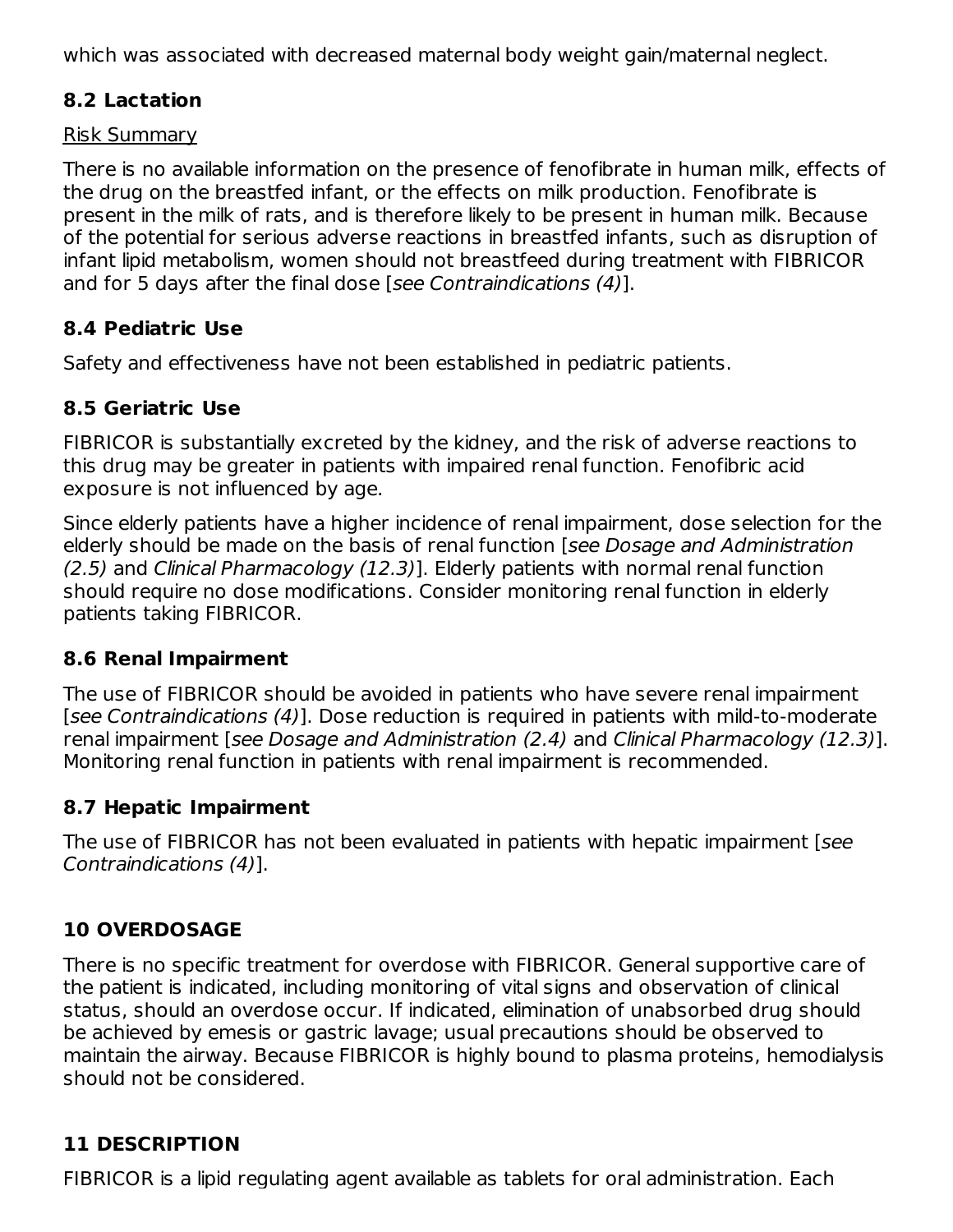FIBRICOR is a lipid regulating agent available as tablets for oral administration. Each tablet contains 35 mg or 105 mg of fenofibric acid. The chemical name for fenofibric acid is 2-[4-(4-chlorobenzoyl)phenoxy]-2-methylpropanoic acid with the following structural formula:



Fenofibric acid is a white to almost white crystalline powder that is stable under ordinary conditions, and has a melting point of 179 – 183°C. Its empirical formula is  $\mathsf{C}_1$ 7H $_1$ 5<code>ClO $_4$ </code> and molecular weight 318.75. Fenofibric acid is insoluble in water; its solubility increases with pH in buffered media.

Inactive Ingredients: Each tablet contains copovidone, crospovidone, magnesium stearate and microcrystalline cellulose.

## **12 CLINICAL PHARMACOLOGY**

#### **12.1 Mechanism of Action**

The active moiety of FIBRICOR is fenofibric acid. The pharmacological effects of fenofibric acid in both animals and humans have been extensively studied through oral administration of fenofibrate.

The lipid-modifying effects of fenofibric acid seen in clinical practice have been explained in vivo in transgenic mice and in vitro in human hepatocyte cultures by the activation of peroxisome proliferator activated receptor  $\alpha$  (PPAR $\alpha$ ). Through this mechanism, fenofibric acid increases lipolysis and elimination of triglyceride-rich particles from plasma by activating lipoprotein lipase and reducing production of apoprotein C-III (an inhibitor of lipoprotein lipase activity). The resulting decrease in TG produces an alteration in the size and composition of LDL from small, dense particles to large buoyant particles. These larger particles have a greater affinity for cholesterol receptors and are catabolized rapidly. Activation of PPAR $\alpha$  also induces an increase in the synthesis of apoproteins A-I, A-II and HDL-cholesterol.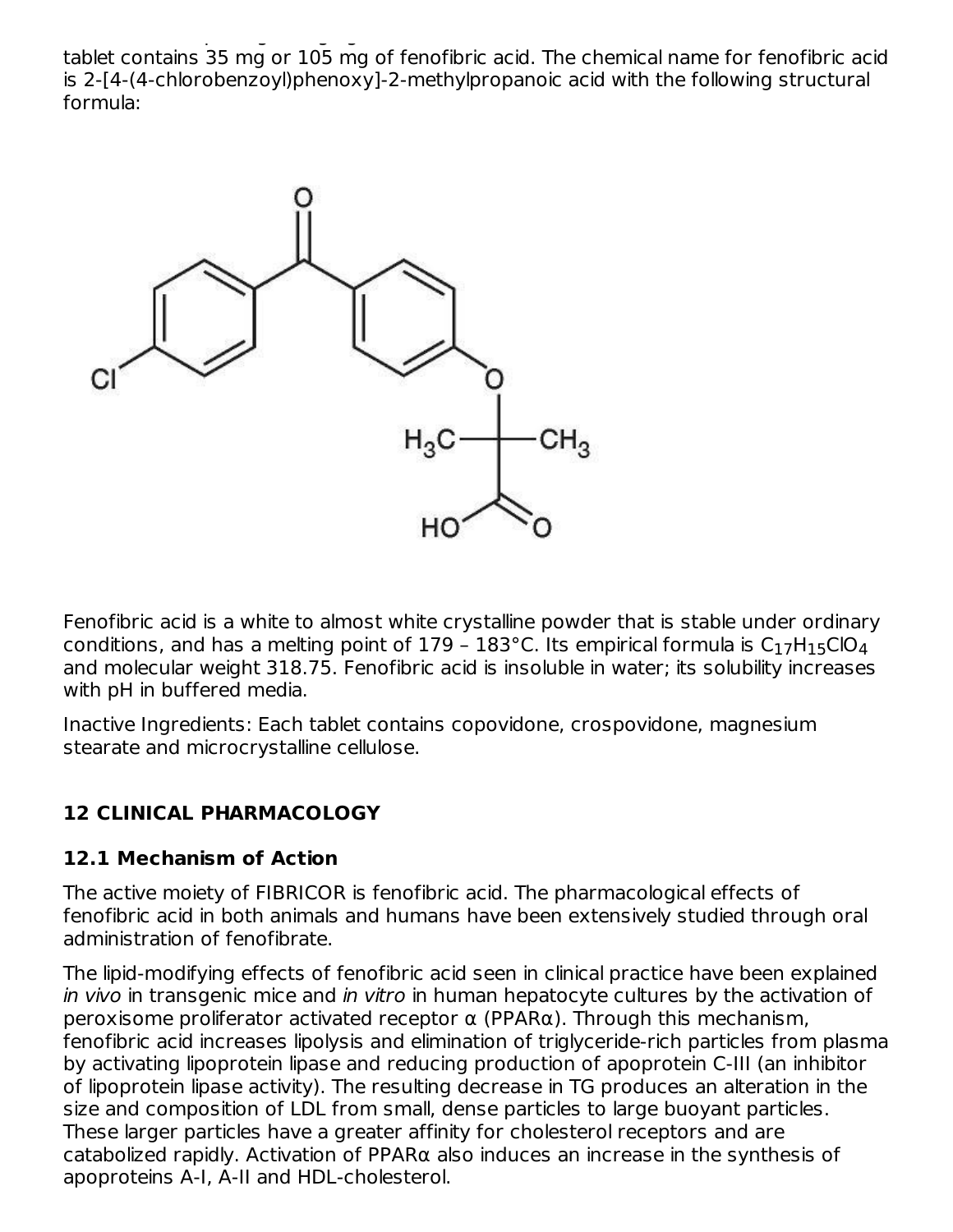Fenofibrate also reduces serum uric acid levels in hyperuricemic and normal individuals by increasing the urinary excretion of uric acid.

### **12.2 Pharmacodynamics**

A variety of clinical studies have demonstrated that elevated levels of total-C, LDL-C, and apo B, an LDL membrane complex, are associated with human atherosclerosis. Similarly, decreased levels of HDL-C and its transport complex, apolipoprotein A (apo AI and apo AII) are associated with the development of atherosclerosis. Epidemiologic investigations have established that cardiovascular morbidity and mortality vary directly with the level of total-C, LDL-C, and TG, and inversely with the level of HDL-C. The independent effect of raising HDL-C or lowering triglycerides (TG) on the risk of cardiovascular morbidity and mortality has not been determined.

Fenofibric acid, the active metabolite of fenofibrate, produces reductions in total cholesterol, LDL cholesterol, apolipoprotein B, total triglycerides and triglyceride rich lipoprotein (VLDL) in treated patients. In addition, treatment with fenofibrate results in increases in high density lipoprotein (HDL) and apolipoproteins apo AI and apo AII.

### **12.3 Pharmacokinetics**

#### Absorption

The absolute bioavailability of FIBRICOR has not been determined as the compound is virtually insoluble in aqueous media suitable for injection. Following oral administration of FIBRICOR in healthy volunteers, median peak plasma levels of fenofibric acid occur by approximately 2.5 hours after administration. Exposure after administration of  $3 \times 35$ mg FIBRICOR tablets is comparable to  $1 \times 105$  mg FIBRICOR tablets.

A food-effect study involving administration of FIBRICOR to healthy volunteers under fasting conditions and with a high-fat meal indicated that the  $\mathsf{C}_{\mathsf{max}}$  was decreased by approximately 35% while the AUC remained unchanged. This decrease in exposure is not considered clinically significant, and therefore FIBRICOR can be taken without regards to meals.

The extent and rate of absorption of fenofibric acid after administration of 105 mg FIBRICOR tablets are equivalent to those after administration of 145 mg fenofibrate tablets (TriCor $^{\circledR}$ ) under fasted conditions.

#### **Distribution**

Upon multiple dosing of fenofibrate, fenofibric acid steady state is achieved within 9 days. Plasma concentrations of fenofibric acid at steady state are slightly more than double those following a single dose. Serum protein binding was approximately 99% in normal and hyperlipidemic subjects.

#### Metabolism

Fenofibric acid is primarily conjugated with glucuronic acid and then excreted in urine. A small amount of fenofibric acid is reduced at the carbonyl moiety to a benzhydrol metabolite which is, in turn, conjugated with glucuronic acid and excreted in urine.

In vitro and in vivo metabolism data indicate that fenofibric acid does not undergo oxidative metabolism (e.g. cytochrome P450) to a significant extent. The enzymes CYP1A2, CYP2A6, CYP2B6, CYP2C8, CYP2C9, CYP2C19, CYP2D6, CYP2E1, and CYP3A4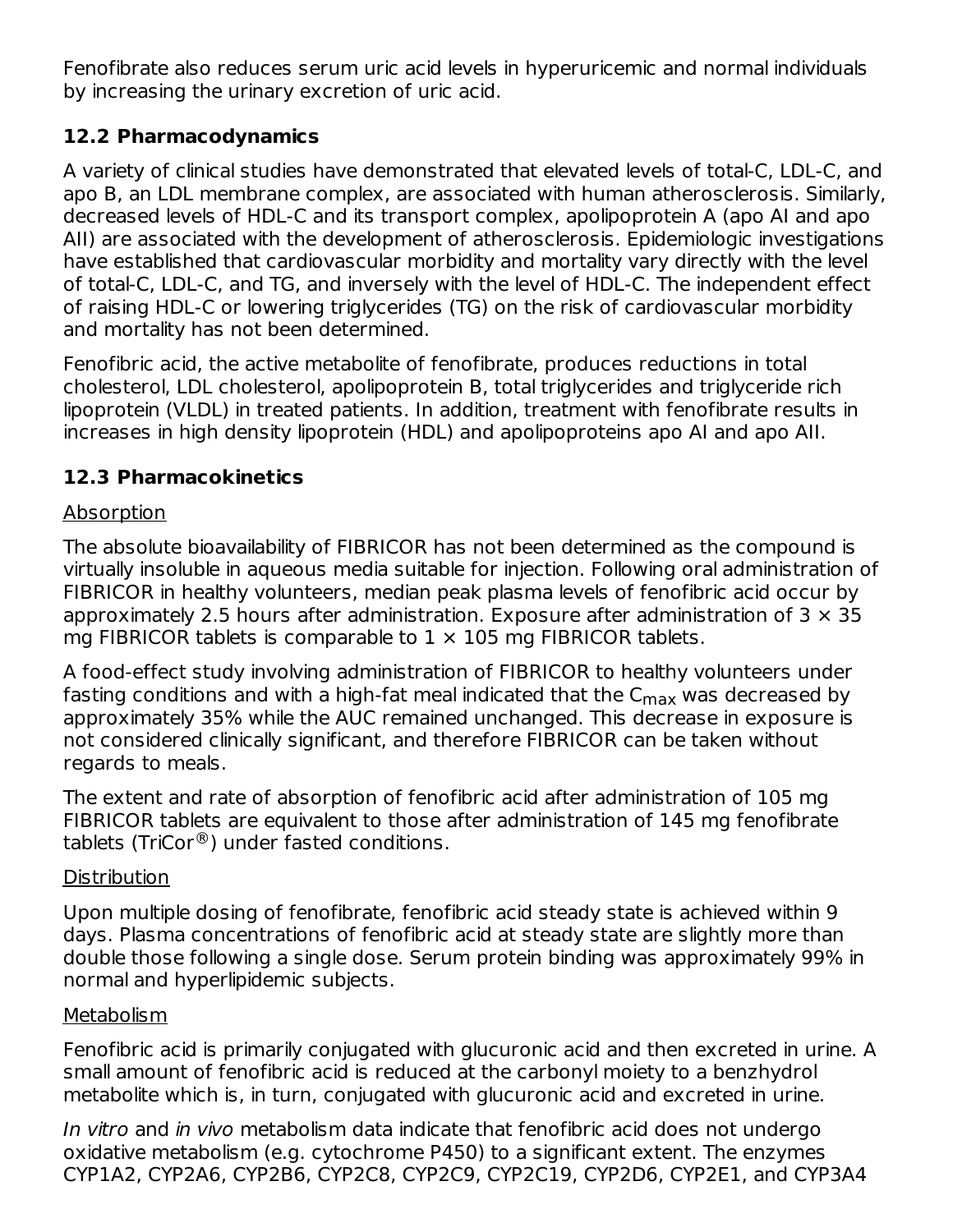do not play a role in the metabolism of fenofibric acid.

#### **Elimination**

After absorption, fenofibric acid is eliminated with a half-life of approximately 20 hours, allowing once-daily dosing.

### Specific Populations

Geriatrics: In five elderly volunteers 77 to 87 years of age, the oral clearance of fenofibric acid following a single oral dose of fenofibrate was 1.2 L/h, which compares to 1.1 L/h in young adults. This indicates that an equivalent dose of FIBRICOR can be used in elderly subjects with normal renal function, without increasing accumulation of the drug or metabolites [see Use in Specific Populations (8.5) and Dosage and Administration  $(2.5)$ ].

Pediatrics: The pharmacokinetics of FIBRICOR has not been studied in pediatric populations.

Gender: No pharmacokinetic difference between males and females has been observed for fenofibrate.

Race: The influence of race on the pharmacokinetics of fenofibric acid has not been studied, however, fenofibric acid is not metabolized by enzymes known for exhibiting inter-ethnic variability.

Renal Impairment: The pharmacokinetics of fenofibric acid was examined in patients with mild, moderate, and severe renal impairment. Patients with severe renal impairment (Estimated glomerular filtration rate [eGFR]<30 mL/min/1.73m<sup>2</sup>) showed a 2.7-fold increase in exposure for fenofibric acid and increased accumulation of fenofibric acid during chronic dosing compared to that of healthy subjects. Patients with mild-tomoderate (eGFR 30 - 59 mL/min/1.73m<sup>2</sup>) renal impairment had similar exposure but an increase in the half-life for fenofibric acid compared to that of healthy subjects. Based on these findings, the use of FIBRICOR should be avoided in patients who have severe renal impairment and dose reduction is required in patients with mild-to-moderate renal impairment.

Hepatic Impairment: No pharmacokinetic studies of fenofibric acid have been conducted in patients with hepatic impairment.

Drug-Drug Interactions: In vitro studies using human liver microsomes indicate that fenofibrate and fenofibric acid are not inhibitors of cytochrome (CYP) P450 isoforms CYP3A4, CYP2D6, CYP2E1, or CYP1A2. They are weak inhibitors of CYP2C8, CYP2C19 and CYP2A6, and mild-to-moderate inhibitors of CYP2C9 at therapeutic concentrations.

Table 2 describes the effects of co-administered drugs on fenofibric acid systemic exposure. Table 3 describes the effects of co-administered fenofibric acid on exposure to other drugs.

#### **Table 2. Effects of Co-Administered Drugs on Fenofibric Acid Systemic Exposure from FIBRICOR or Fenofibrate Administration**

| Co- |  | Changes in<br>Fenofibric Acid<br>l Exposure |
|-----|--|---------------------------------------------|
|     |  |                                             |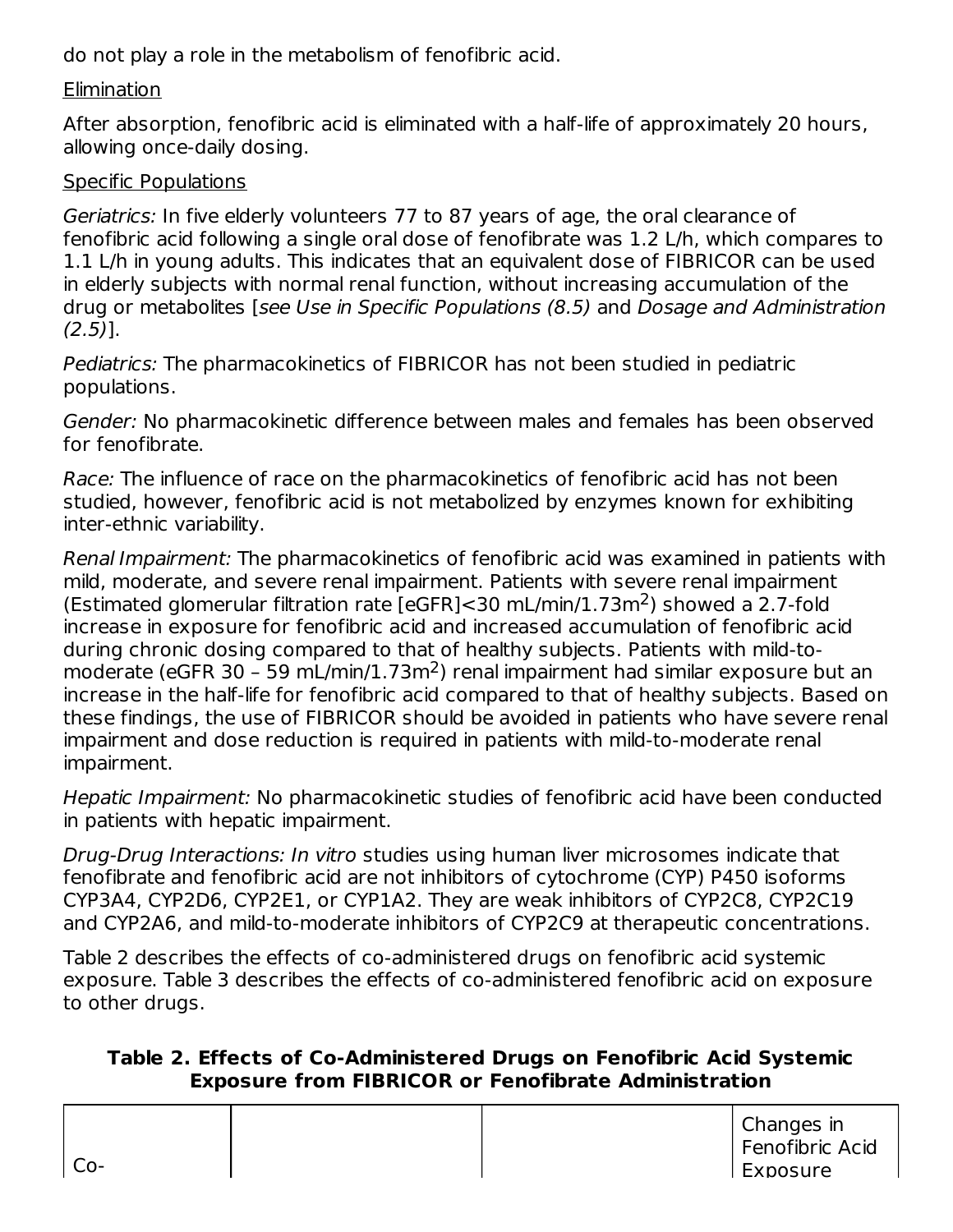| Administered |  |
|--------------|--|
| Drug         |  |

| 7 I T |    |
|-------|----|
| AUC   | С. |

## **No dosing adjustment required for FIBRICOR with the following coadministered drugs**

|  |  | Lipid-lowering agents |  |
|--|--|-----------------------|--|
|--|--|-----------------------|--|

| Atorvastatin         | 20 mg once daily for 10<br>days                                                                                | Fenofibrate 160 mg <sup>*</sup><br>once daily for 10 days          | $\downarrow$ 2% | $4\%$            |  |  |  |
|----------------------|----------------------------------------------------------------------------------------------------------------|--------------------------------------------------------------------|-----------------|------------------|--|--|--|
| Pravastatin          | 40 mg as a single dose                                                                                         | Fenofibrate $3 \times 67$ mg <sup>t</sup><br>as a single dose      | $\downarrow$ 1% | 12%              |  |  |  |
| Fluvastatin          | 40 mg as a single dose                                                                                         | Fenofibrate 160 mg <sup>*</sup> as<br>a single dose                | 12%             | $\downarrow$ 10% |  |  |  |
| Anti-diabetic agents |                                                                                                                |                                                                    |                 |                  |  |  |  |
| Glimepiride          | 1 mg as a single dose                                                                                          | Fenofibrate 145 mg <sup>*</sup><br>once daily for 10 days          | <b>11%</b>      | $\downarrow$ 1%  |  |  |  |
| Metformin            | 850 mg three times daily<br>for 10 days                                                                        | Fenofibrate 54 mg <sup>*</sup><br>three times daily for 10<br>days | 19%             | $\downarrow$ 6%  |  |  |  |
| Rosiglitazone        | 8 mg once daily for 5<br>days                                                                                  | Fenofibrate 145 mg <sup>*</sup><br>once daily for 14 days          | <b>10%</b>      | <b>13%</b>       |  |  |  |
|                      | * $TrCor^{\circledR}$ (fenofibrate) oral tablet<br>† TriCor <sup>®</sup> (fenofibrate) oral micronized capsule |                                                                    |                 |                  |  |  |  |

#### **Table 3. Effects of FIBRICOR or Fenofibrate Co-Administration on Systemic Exposure of Other Drugs**

| Dosage Regimen of                                             | Dosage Regimen of Co-                                              | Change in Co-Administered Drug<br>Exposure |                                |             |
|---------------------------------------------------------------|--------------------------------------------------------------------|--------------------------------------------|--------------------------------|-------------|
| Fenofibrate                                                   | <b>Administered Drug</b>                                           | Analyte                                    | <b>AUC</b><br>$C_{\text{max}}$ |             |
| <b>FIBRICOR</b>                                               | No dosing adjustment required for these co-administered drugs with |                                            |                                |             |
| Lipid-lowering agents                                         |                                                                    |                                            |                                |             |
| Fenofibrate 160 mg <sup>*</sup><br>once daily for 10 days     | Atorvastatin, 20 mg<br>once daily for 10 days                      | Atorvastatin                               | $17\%$                         | $0\%$       |
| Fenofibrate $3 \times 67$ mg <sup>t</sup><br>as a single dose | Pravastatin, 40 mg as a<br>single dose                             | Pravastatin                                | <b>113%</b>                    | <b>113%</b> |
|                                                               |                                                                    | $3\alpha$ -hydroxyl-<br>iso-pravastatin    | <b>126%</b>                    | <b>129%</b> |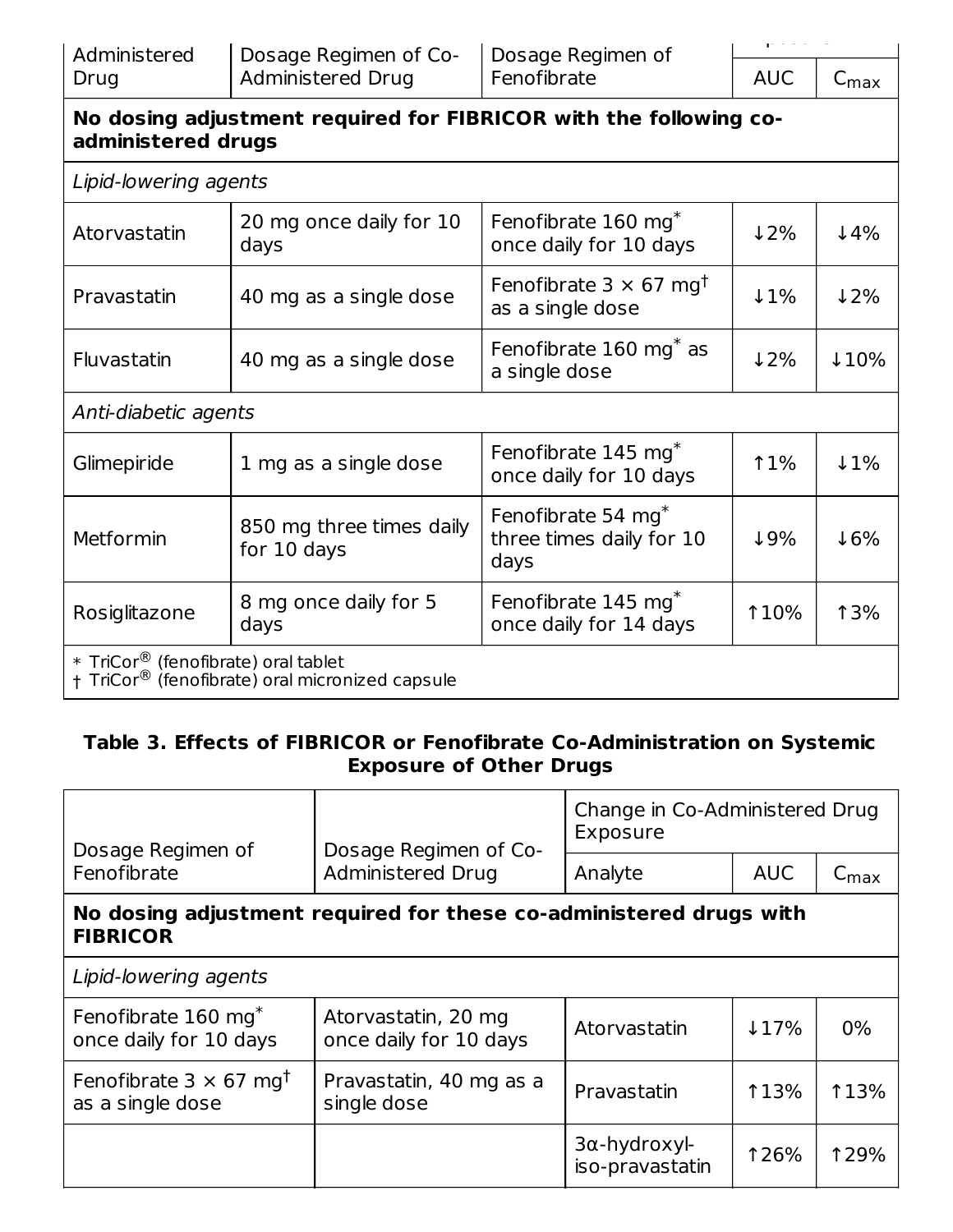| Fenofibrate 160 mg <sup>*</sup><br>once daily for 10 days                                          | Pravastatin, 40 mg once<br>daily for 10 days       | Pravastatin                     | <b>128%</b> | <b>136%</b>     |  |  |  |
|----------------------------------------------------------------------------------------------------|----------------------------------------------------|---------------------------------|-------------|-----------------|--|--|--|
|                                                                                                    |                                                    | 3α-hydroxyl-<br>iso-pravastatin | <b>139%</b> | 155%            |  |  |  |
| Fenofibrate 160 mg <sup>*</sup> as<br>a single dose                                                | Fluvastatin, 40 mg as a<br>single dose             | $(+)$ -3R, 5S-<br>Fluvastatin   | <b>115%</b> | <b>116%</b>     |  |  |  |
| Anti-diabetic agents                                                                               |                                                    |                                 |             |                 |  |  |  |
| Fenofibrate 145 mg <sup>*</sup><br>once daily for 10 days                                          | Glimepiride, 1 mg as a<br>single dose              | Glimepiride                     | <b>135%</b> | <b>18%</b>      |  |  |  |
| Fenofibrate 54 mg <sup>*</sup><br>three times daily for 10<br>days                                 | Metformin, 850 mg three<br>times daily for 10 days | Metformin                       | <b>13%</b>  | 16%             |  |  |  |
| Fenofibrate 145 mg <sup>*</sup><br>once daily for 14 days                                          | Rosiglitazone, 8 mg once<br>daily for 5 days       | Rosiglitazone                   | 16%         | $\downarrow$ 1% |  |  |  |
| Anti-viral agents                                                                                  |                                                    |                                 |             |                 |  |  |  |
| FIBRICOR 105 mg once<br>daily for 10 days                                                          | Efavirenz, 600 mg as a<br>single dose              | Efavirenz                       | 18%         | <b>11%</b>      |  |  |  |
| * TriCor <sup>®</sup> (fenofibrate) oral tablet<br>† TriCor® (fenofibrate) oral micronized capsule |                                                    |                                 |             |                 |  |  |  |

# **13 NONCLINICAL TOXICOLOGY**

#### **13.1 Carcinogenesis, Mutagenesis, Impairment of Fertility**

Two dietary carcinogenicity studies have been conducted in rats with fenofibrate. In the first 24-month study, Wistar rats were dosed with fenofibrate at 10, 45, and 200 mg/kg/day, approximately 0.3, 1, and 6 times the maximum recommended human dose (MRHD) of 300 mg fenofibrate daily, equivalent to 105 mg of FIBRICOR daily, based on body surface area comparisons. At a dose of 200 mg/kg/day (at 6 times the MRHD), the incidence of liver carcinomas was significantly increased in both sexes. A statistically significant increase in pancreatic carcinomas was observed in males at 1 and 6 times the MRHD; an increase in pancreatic adenomas and benign testicular interstitial cell tumors was observed at 6 times the MRHD in males. In a second 24-month rat carcinogenicity study in a different strain of rats (Sprague-Dawley), doses of 10 and 60 mg/kg/day (0.3 and 2 times the MRHD) produced significant increases in the incidence of pancreatic acinar adenomas in both sexes and increases in testicular interstitial cell tumors in males at 2 times the MRHD.

A 117-week carcinogenicity study was conducted in rats comparing three drugs: fenofibrate 10 and 60 mg/kg/day (0.3 and 2 times the MRHD, based on body surface area comparisons), clofibrate (400 mg/kg/day; 2 times the human dose), and gemfibrozil (250 mg/kg/day; 2 times the human dose, based on mg/m<sup>2</sup> surface area). Fenofibrate increased pancreatic acinar adenomas in both sexes. Clofibrate increased hepatocellular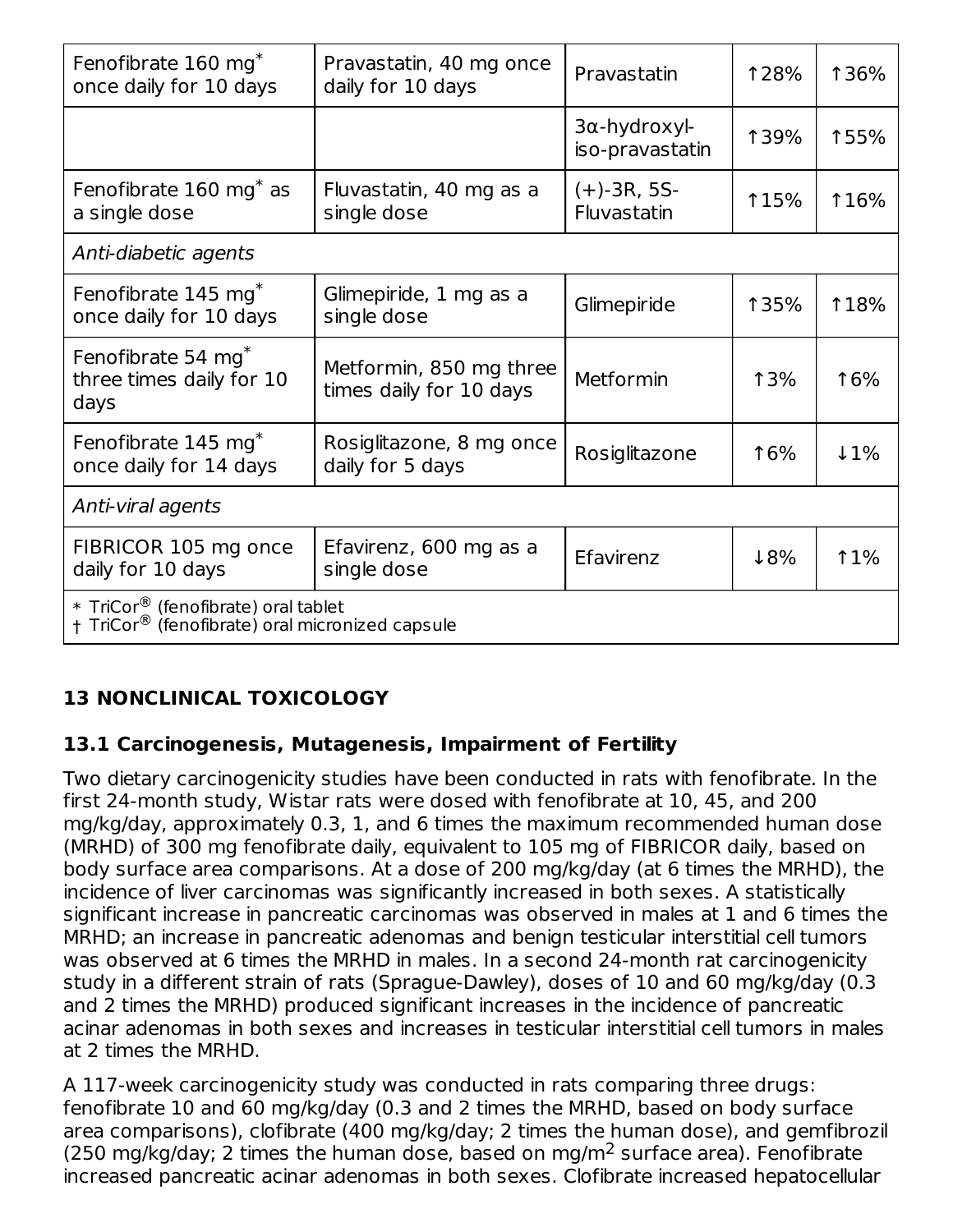carcinoma and pancreatic acinar adenomas in males and hepatic neoplastic nodules in females. Gemfibrozil increased hepatic neoplastic nodules in males and females, while all three drugs increased testicular interstitial cell tumors in males.

In a 21-month study in CF-1 mice, fenofibrate 10, 45, and 200 mg/kg/day (approximately 0.2, 1, and 3 times the MRHD, based on body surface area comparisons) significantly increased the liver carcinomas in both sexes at 3 times the MRHD. In a second 18-month study at 10, 60, and 200 mg/kg/day, fenofibrate significantly increased the liver carcinomas in male mice and liver adenomas in female mice at 3 times the MRHD.

Electron microscopy studies have demonstrated peroxisomal proliferation following fenofibrate administration to the rat. An adequate study to test for peroxisome proliferation in humans has not been done, but changes in peroxisome morphology and numbers have been observed in humans after treatment with other members of the fibrate class when liver biopsies were compared before and after treatment in the same individual.

Fenofibrate has been demonstrated to be devoid of mutagenic potential in the following tests: Ames, mouse lymphoma, chromosomal aberration and unscheduled DNA synthesis in primary rat hepatocytes.

In fertility studies rats were given oral dietary doses of fenofibrate, males received 61 days prior to mating and females 15 days prior to mating through weaning which resulted in no adverse effect on fertility at doses up to 300 mg/kg/day (10 times the MRHD, based on body surface area comparisons).

## **14 CLINICAL STUDIES**

## **14.1 Severe Hypertriglyceridemia**

The effects of fenofibrate on serum triglycerides were studied in two randomized, double-blind, placebo-controlled clinical trials of 147 hypertriglyceridemic patients. Patients were treated for eight weeks under protocols that differed only in that one protocol entered patients with baseline triglyceride (TG) levels of 500 to 1500 mg/dL, and the other TG levels of 350 to 500 mg/dL.

In patients with hypertriglyceridemia and normal cholesterolemia with or without hyperchylomicronemia, treatment with fenofibrate at dosages equivalent to 105 mg of FIBRICOR decreased primarily very low density lipoprotein (VLDL) triglycerides and VLDL cholesterol. Treatment of some with elevated triglycerides often results in an increase of low density lipoprotein (LDL) cholesterol (see Table 4).

| Study 1                                          | <b>Placebo</b> |                           |                    |                       | <b>Fenofibrate</b> |                           |                    |                          |
|--------------------------------------------------|----------------|---------------------------|--------------------|-----------------------|--------------------|---------------------------|--------------------|--------------------------|
| <b>Baseline TG</b><br>levels 350 to<br>499 mg/dL | Ν              | <b>Baseline</b><br>(Mean) | Endpoint<br>(Mean) | %<br>Change<br>(Mean) |                    | <b>Baseline</b><br>(Mean) | Endpoint<br>(Mean) | $\%$<br>Change<br>(Mean) |
| <b>Triglycerides</b>                             | 28             | 449                       | 450                | $-0.5$                | 27                 | 432                       | 223                | $-46.2*$                 |

#### **Table 4. Effects of Fenofibrate in Patients with Severe Hypertriglyceridemia**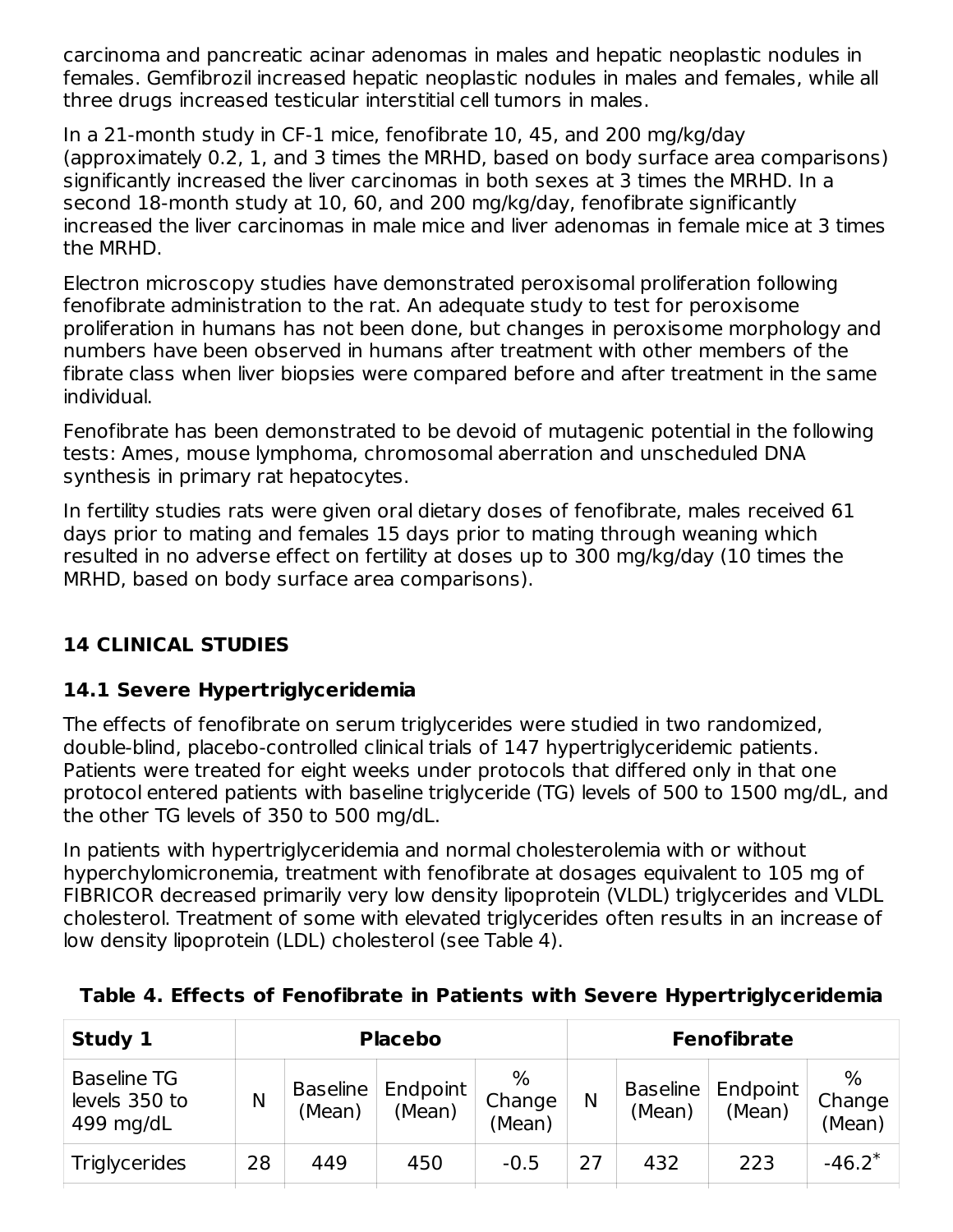| <b>VLDL</b><br><b>Triglycerides</b>               | 19 | 367                       | 350                | 2.7                               | 19 | 350                       | 178                | $-44.1*$                 |
|---------------------------------------------------|----|---------------------------|--------------------|-----------------------------------|----|---------------------------|--------------------|--------------------------|
| <b>Total Cholesterol</b>                          | 28 | 255                       | 261                | 2.8                               | 27 | 252                       | 227                | $-9.1*$                  |
| <b>HDL Cholesterol</b>                            | 28 | 35                        | 36                 | 4                                 | 27 | 34                        | 40                 | $19.6*$                  |
| <b>LDL Cholesterol</b>                            | 28 | 120                       | 129                | 12                                | 27 | 128                       | 137                | 14.5                     |
| <b>VLDL</b><br>Cholesterol                        | 27 | 99                        | 99                 | 5.8                               | 27 | 92                        | 46                 | $-44.7*$                 |
| <b>Study 2</b>                                    |    |                           | <b>Placebo</b>     |                                   |    |                           | <b>Fenofibrate</b> |                          |
| <b>Baseline TG</b><br>levels 500 to<br>1500 mg/dL | N  | <b>Baseline</b><br>(Mean) | Endpoint<br>(Mean) | $\frac{9}{6}$<br>Change<br>(Mean) | N  | <b>Baseline</b><br>(Mean) | Endpoint<br>(Mean) | $\%$<br>Change<br>(Mean) |
| <b>Triglycerides</b>                              | 44 | 710                       | 750                | 7.2                               | 48 | 726                       | 308                | $-54.5^*$                |
| <b>VLDL</b><br><b>Triglycerides</b>               | 29 | 537                       | 571                | 18.7                              | 33 | 543                       | 205                | $-50.6*$                 |
| <b>Total Cholesterol</b>                          | 44 | 272                       | 271                | 0.4                               | 48 | 261                       | 223                | $-13.8*$                 |
| <b>HDL Cholesterol</b>                            | 44 | 27                        | 28                 | 5.0                               | 48 | 30                        | 36                 | $22.9*$                  |
| <b>LDL Cholesterol</b>                            | 42 | 100                       | 90                 | $-4.2$                            | 45 | 103                       | 131                | $45.0*$                  |
| <b>VLDL</b><br>Cholesterol                        | 42 | 137                       | 142                | 11.0                              | 45 | 126                       | 54                 | $-49.4*$                 |

 $* = p < 0.05$  vs. Placebo

#### **14.2 Primary Hypercholesterolemia (Heterozygous Familial and Nonfamilial) and Mixed Dyslipidemia**

The effects of fenofibrate at doses equivalent to 105 mg of FIBRICOR were assessed from four randomized, placebo-controlled, double-blind, parallel-group studies including patients with the following mean baseline lipid values: Total-C 306.9 mg/dL; LDL-C 213.8 mg/dL; HDL-C 52.3 mg/dL; and triglycerides 191.0 mg/dL. Fenofibrate therapy lowered LDL-C, Total-C, and the LDL-C/HDL-C ratio. Fenofibrate therapy also lowered triglycerides and raised HDL-C (see Table 5).

| Table 5. Mean Percent Change in Lipid Parameters at End of Fenofibrate |                        |  |  |
|------------------------------------------------------------------------|------------------------|--|--|
|                                                                        | Treatment <sup>*</sup> |  |  |

| <b>Treatment Group</b>                  | <b>Total-C</b> | LDL-C          | <b>HDL-C</b> | ТG             |
|-----------------------------------------|----------------|----------------|--------------|----------------|
| Pooled Cohort                           |                |                |              |                |
| Mean baseline lipid values<br>$(n=646)$ | 306.9<br>mg/dL | 213.8<br>mq/dL | 52.3 $mq/dL$ | 191.0<br>mg/dL |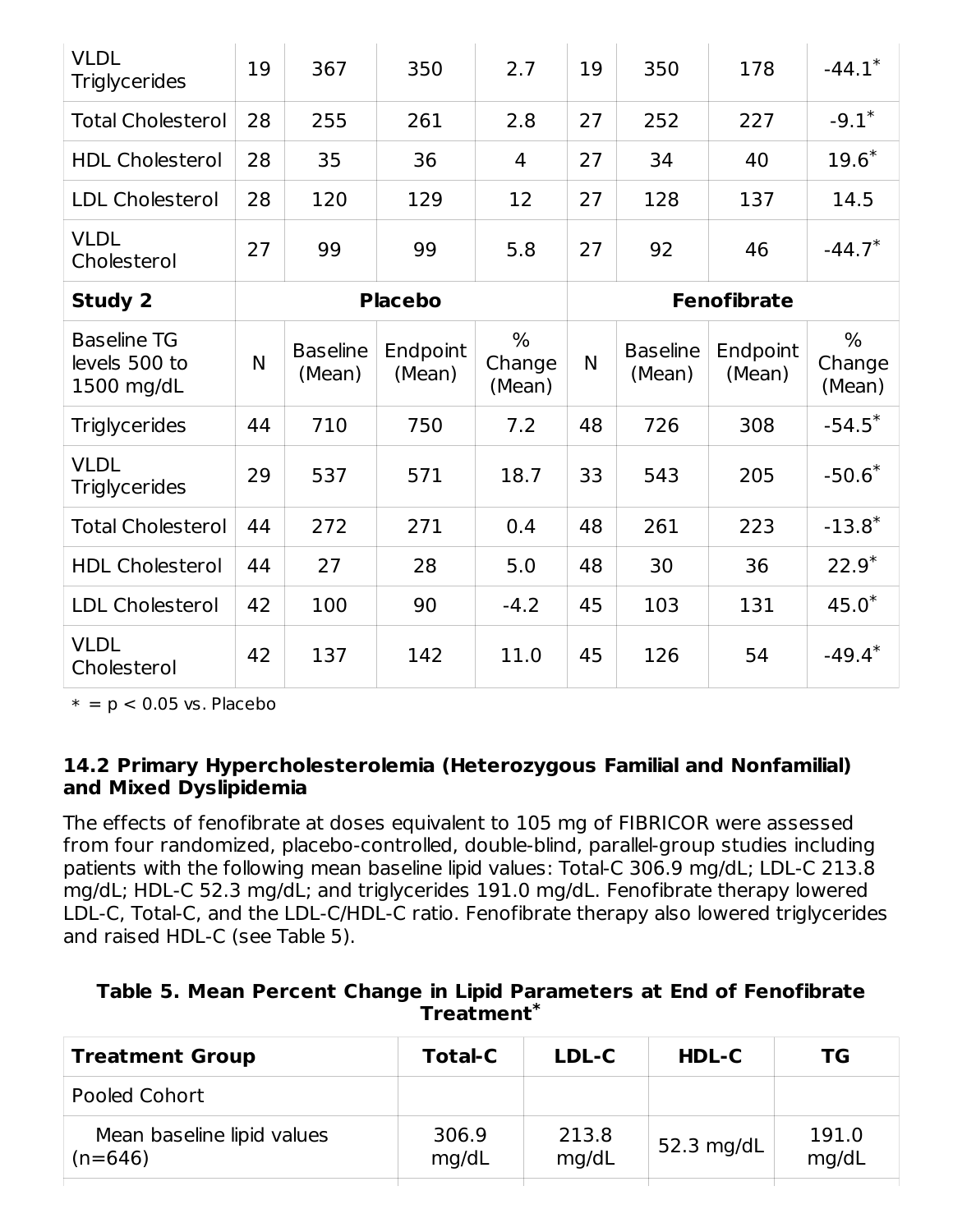| All FEN $(n=361)$                                               | $-18.7\%$ <sup>†</sup> | $-20.6\%$ <sup>†</sup> | $+11.0\%$ <sup>†</sup> | $-28.9\%$ <sup>†</sup> |
|-----------------------------------------------------------------|------------------------|------------------------|------------------------|------------------------|
| Placebo $(n=285)$                                               | $-0.4%$                | $-2.2%$                | $+0.7%$                | $+7.7%$                |
| Baseline LDL-C $>160$ mg/dL and<br>TG $<$ 150 mg/dL (Type IIa)  |                        |                        |                        |                        |
| Mean baseline lipid values<br>$(n=334)$                         | 307.7<br>mg/dL         | 227.7<br>mg/dL         | 58.1 mg/dL             | 101.7<br>mg/dL         |
| All FEN $(n=193)$                                               | $-22.4\%$ <sup>†</sup> | $-31.4\%$ <sup>†</sup> | $+9.8\%$ <sup>†</sup>  | $-23.5\%$ <sup>†</sup> |
| Placebo $(n=141)$                                               | $+0.2%$                | $-2.2%$                | $+2.6%$                | $+11.7%$               |
| Baseline LDL-C >160 mg/dL and<br>TG $\geq$ 150 mg/dL (Type IIb) |                        |                        |                        |                        |
| Mean baseline lipid values<br>$(n=242)$                         | 312.8<br>mg/dL         | 219.8<br>mg/dL         | 46.7 mg/dL             | 231.9<br>mg/dL         |
| All FEN $(n=126)$                                               | $-16.8\%$ <sup>†</sup> | $-20.1\%$ <sup>†</sup> | $+14.6\%$ <sup>†</sup> | $-35.9\%$ <sup>†</sup> |
| Placebo $(n=116)$                                               | $-3.0%$                | $-6.6%$                | $+2.3%$                | $+0.9%$                |

\* Duration of study treatment was 3 to 6 months.

† p = < 0.05 vs. Placebo

In a subset of the subjects, measurement of Apo B was conducted. Fenofibrate treatment significantly reduced Apo B from baseline to endpoint as compared with placebo (-25.1% vs. 2.4%, p < 0.0001, n=213 and 143 respectively).

The effect of FIBRICOR on cardiovascular morbidity and mortality has not been determined.

#### **16 HOW SUPPLIED/STORAGE AND HANDLING**

FIBRICOR $^{\circledR}$  (fenofibric acid) Tablets 35 mg, are white, round tablets, debossed "AR 787" on one side and blank on the other side.

Bottles of 30 NDC 71511-501-30

FIBRICOR $^{\circledR}$  (fenofibric acid) Tablets 105 mg, are white, modified oval tablets, debossed "AR 788" on one side and blank on the other side.

Bottles of 30 NDC 71511-502-30

Store at USP controlled room temperature 20-25ºC (68-77ºF); excursions permitted to 15-30ºC (59-86ºF)

DISPENSE IN TIGHT, LIGHT-RESISTANT CONTAINER.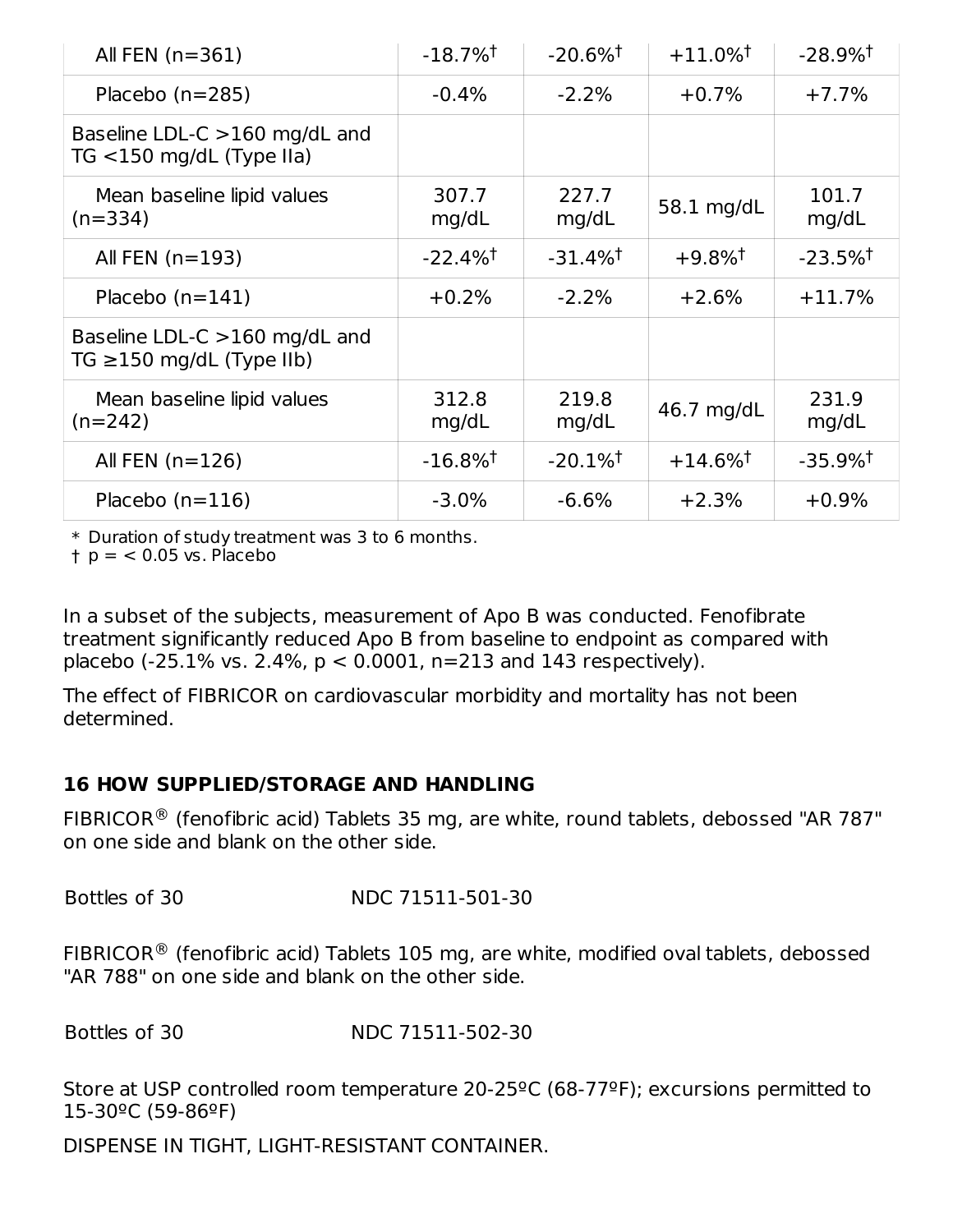## **17 PATIENT COUNSELING INFORMATION**

Patients should be advised:

- of the potential benefits and risks of FIBRICOR.
- not to use FIBRICOR if there is a known hypersensitivity to fenofibrate or fenofibric acid.
- that if they are taking coumarin anticoagulants, FIBRICOR may increase their anticoagulant effect, and increased monitoring may be necessary.
- of medications that should not be taken in combination with FIBRICOR.
- to continue to follow an appropriate lipid-modifying diet while taking FIBRICOR.
- to take FIBRICOR once daily, without regard to food, at the prescribed dose, swallowing each tablet whole.
- to inform their physician of all medications, supplements, and herbal preparations they are taking and any change to their medical condition. Patients should also be advised to inform their physicians prescribing a new medication that they are taking FIBRICOR.
- to inform their physician of any muscle pain, tenderness, or weakness; onset of abdominal pain; or any other new symptoms.
- to return to their physician's office for routine monitoring.
- not to breastfeed during treatment with FIBRICOR and for 5 days after the final dose.

TriCor $^\circledR$  is a registered trademark of Abbott Laboratories.

FIBRICOR $^{\circledR}$  is a registered U.S. trademark of Athena Bioscience LLC

U.S. Patent Nos. 7,569,612; 7,741,373; 7,741,374; and 7,915,247.

Manufactured for: Athena Bioscience LLC Athens, GA 30601

Revised: 12/2020

Reference ID: 4433499

#### **———PRINCIPAL DISPLAY PANEL - 35 mg Tablet———**

**NDC** 71511-**501**-30 30 TABLETS

**FIBRICOR** ®(fenofibric acid) Tablets

#### **35 mg**

Rx Only

**ATHENA BIOSCIENCE**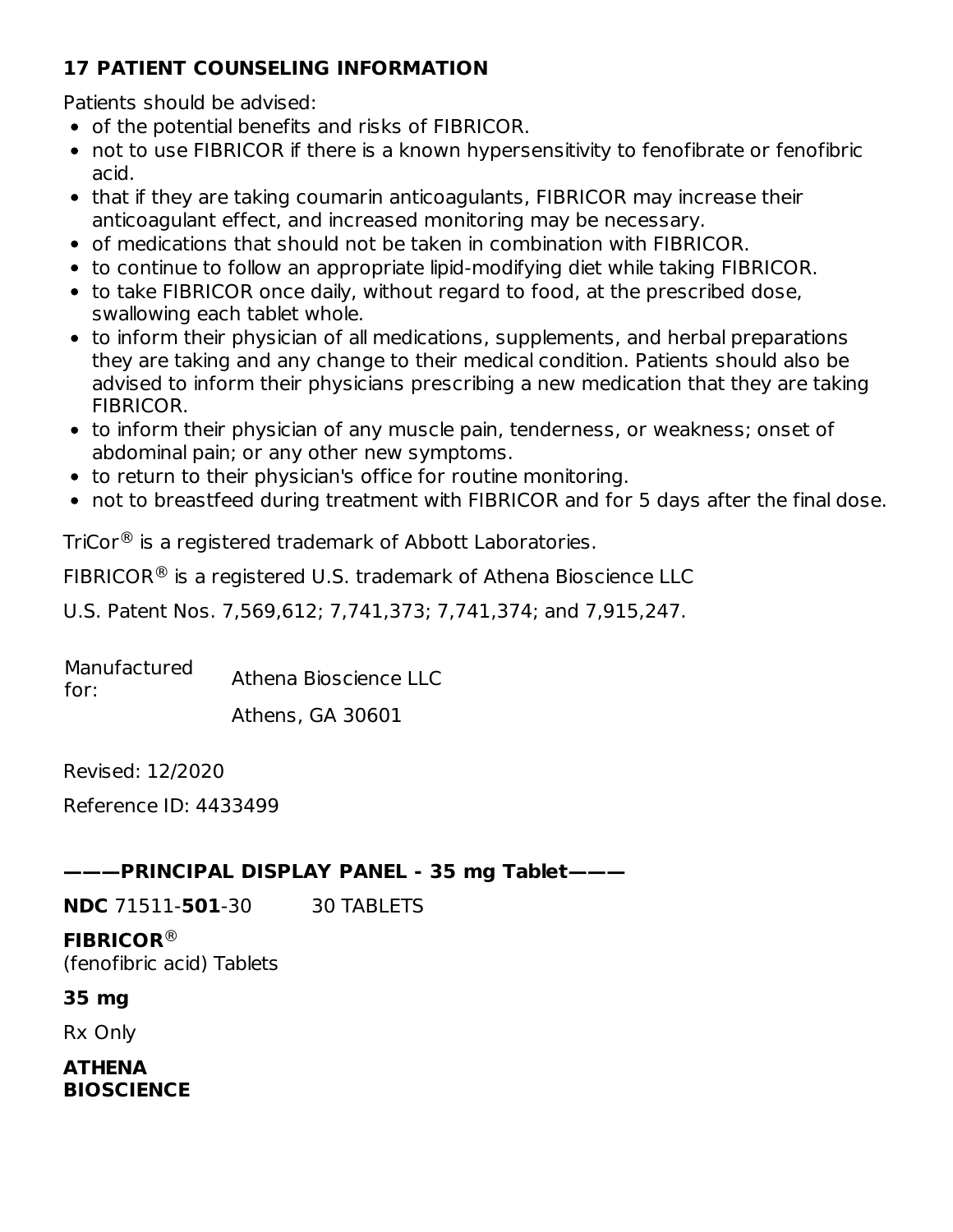

**———PRINCIPAL DISPLAY PANEL - 105 mg Tablet———**

**NDC** 71511-**502**-30 30 TABLETS

#### **FIBRICOR ®**

(fenofibric acid) Tablets

#### **105 mg**

Rx Only

#### **ATHENA BIOSCIENCE**



# **FIBRICOR**

fenofibric acid tablet

#### **Product Information**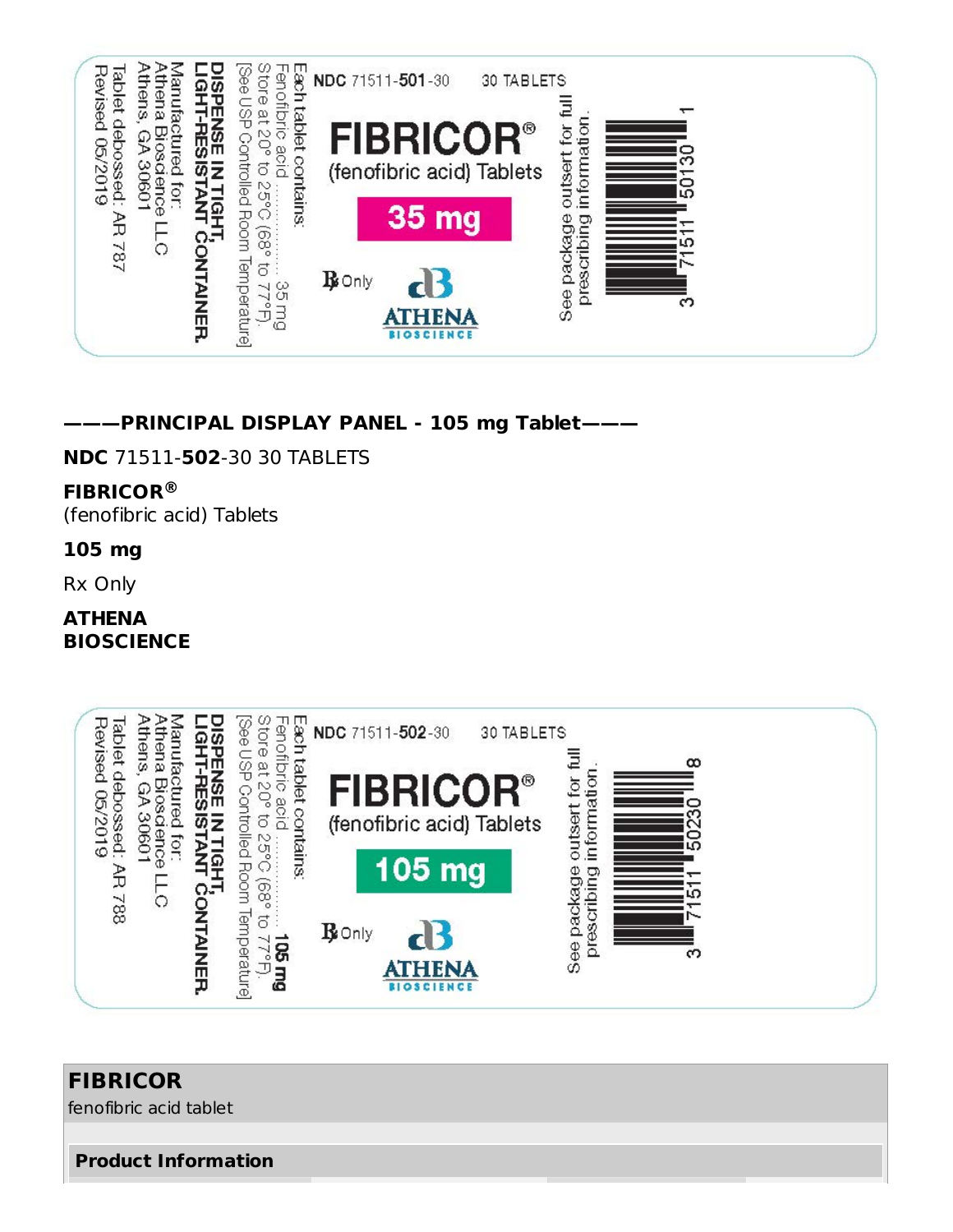| <b>Product Type</b>                    |                            | HUMAN PRESCRIPTION DRUG                                                 |                         |             | <b>Item Code (Source)</b>      |                 | NDC:71511-501                |  |
|----------------------------------------|----------------------------|-------------------------------------------------------------------------|-------------------------|-------------|--------------------------------|-----------------|------------------------------|--|
| <b>Route of Administration</b>         |                            | ORAL                                                                    |                         |             |                                |                 |                              |  |
|                                        |                            |                                                                         |                         |             |                                |                 |                              |  |
|                                        |                            |                                                                         |                         |             |                                |                 |                              |  |
| <b>Active Ingredient/Active Moiety</b> |                            |                                                                         |                         |             |                                |                 |                              |  |
|                                        |                            | <b>Ingredient Name</b>                                                  |                         |             | <b>Basis of Strength</b>       |                 | <b>Strength</b>              |  |
|                                        |                            | Fenofibric Acid (UNII: BGF9MN2HU1) (Fenofibric Acid - UNII: BGF9MN2HU1) |                         |             | Fenofibric Acid                |                 | 35 mg                        |  |
|                                        |                            |                                                                         |                         |             |                                |                 |                              |  |
| <b>Inactive Ingredients</b>            |                            |                                                                         |                         |             |                                |                 |                              |  |
|                                        |                            | <b>Ingredient Name</b>                                                  |                         |             |                                |                 | <b>Strength</b>              |  |
| Copovidone K25-31 (UNII: D9C330MD8B)   |                            |                                                                         |                         |             |                                |                 |                              |  |
| crospovidone (UNII: 2S7830E561)        |                            |                                                                         |                         |             |                                |                 |                              |  |
| magnesium stearate (UNII: 70097M6I30)  |                            |                                                                         |                         |             |                                |                 |                              |  |
|                                        |                            | cellulose, microcrystalline (UNII: OP1R32D61U)                          |                         |             |                                |                 |                              |  |
|                                        |                            |                                                                         |                         |             |                                |                 |                              |  |
|                                        |                            |                                                                         |                         |             |                                |                 |                              |  |
| <b>Product Characteristics</b>         |                            |                                                                         |                         |             |                                |                 |                              |  |
| Color                                  |                            | <b>WHITE</b>                                                            | <b>Score</b>            |             |                                | no score        |                              |  |
| <b>Shape</b>                           |                            | <b>ROUND</b>                                                            | <b>Size</b>             |             |                                | 9 <sub>mm</sub> |                              |  |
| <b>Flavor</b>                          |                            |                                                                         | <b>Imprint Code</b>     |             |                                | AR; 787         |                              |  |
| <b>Contains</b>                        |                            |                                                                         |                         |             |                                |                 |                              |  |
|                                        |                            |                                                                         |                         |             |                                |                 |                              |  |
|                                        |                            |                                                                         |                         |             |                                |                 |                              |  |
| <b>Packaging</b>                       |                            |                                                                         |                         |             |                                |                 |                              |  |
| <b>Item Code</b><br>#                  |                            | <b>Package Description</b>                                              |                         |             | <b>Marketing Start</b>         |                 | <b>Marketing End</b>         |  |
|                                        |                            |                                                                         |                         | <b>Date</b> |                                |                 | <b>Date</b>                  |  |
| NDC: 71511-<br>$\mathbf{1}$<br>501-30  | <b>Combination Product</b> | 30 in 1 BOTTLE, PLASTIC; Type 0: Not a                                  | 03/15/2019              |             |                                |                 |                              |  |
|                                        |                            |                                                                         |                         |             |                                |                 |                              |  |
|                                        |                            |                                                                         |                         |             |                                |                 |                              |  |
| <b>Marketing Information</b>           |                            |                                                                         |                         |             |                                |                 |                              |  |
|                                        |                            |                                                                         |                         |             |                                |                 |                              |  |
| <b>Marketing</b><br>Category           |                            | <b>Application Number or Monograph</b><br><b>Citation</b>               |                         |             | <b>Marketing Start</b><br>Date |                 | <b>Marketing End</b><br>Date |  |
| <b>NDA</b>                             | NDA022418                  |                                                                         |                         | 08/05/2017  |                                |                 |                              |  |
|                                        |                            |                                                                         |                         |             |                                |                 |                              |  |
|                                        |                            |                                                                         |                         |             |                                |                 |                              |  |
| <b>FIBRICOR</b>                        |                            |                                                                         |                         |             |                                |                 |                              |  |
| fenofibric acid tablet                 |                            |                                                                         |                         |             |                                |                 |                              |  |
|                                        |                            |                                                                         |                         |             |                                |                 |                              |  |
| <b>Product Information</b>             |                            |                                                                         |                         |             |                                |                 |                              |  |
| <b>Product Type</b>                    |                            |                                                                         | HUMAN PRESCRIPTION DRUG |             | <b>Item Code (Source)</b>      |                 | NDC: 71511-502               |  |
| <b>Route of Administration</b>         |                            | ORAL                                                                    |                         |             |                                |                 |                              |  |
|                                        |                            |                                                                         |                         |             |                                |                 |                              |  |
|                                        |                            |                                                                         |                         |             |                                |                 |                              |  |

**Active Ingredient/Active Moiety**